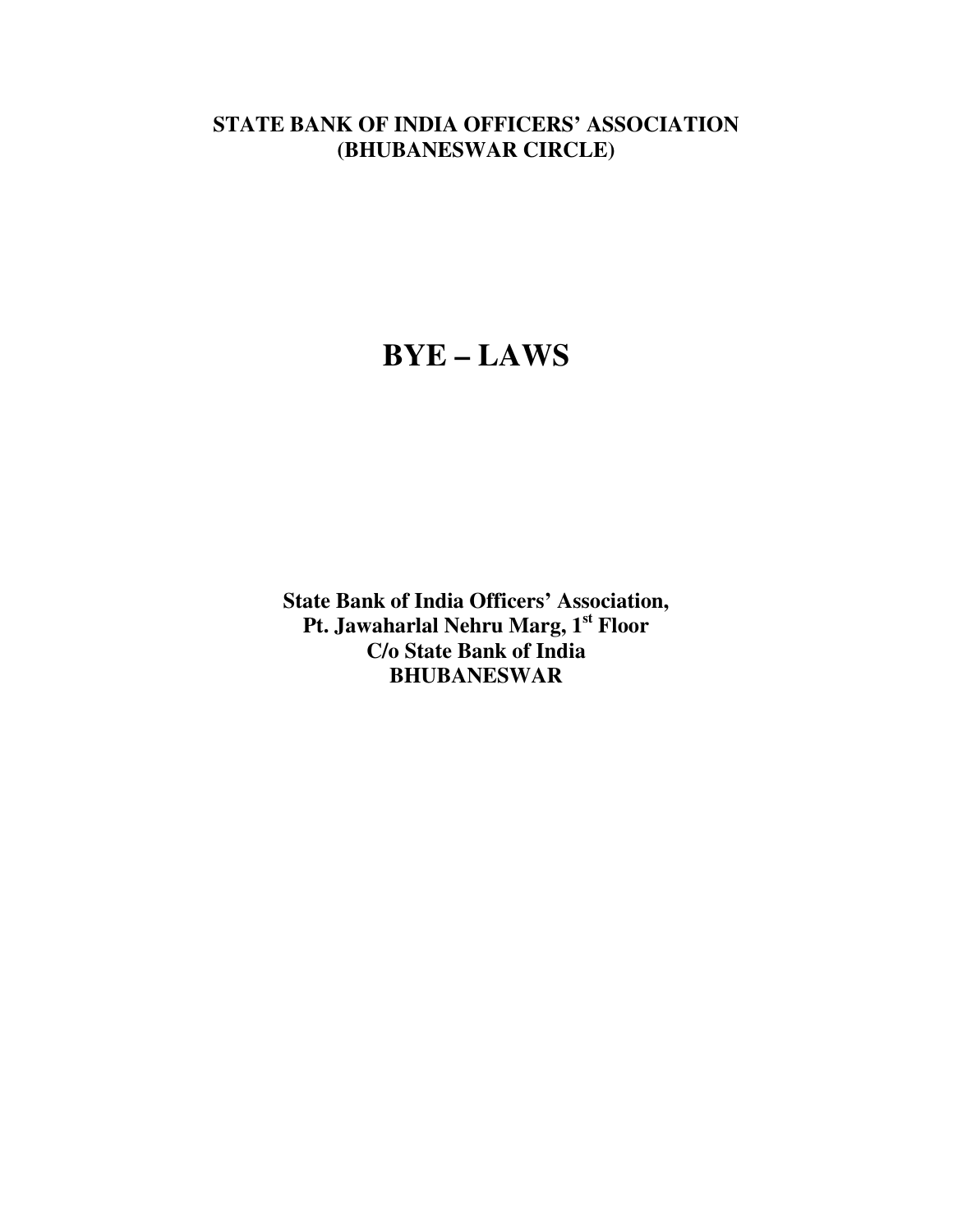## **BYE LAWS OF STATE BANK OF INDIA OFFICERS' ASSOCIATION, ORISSA, BHUBANESWAR CIRCLE**

## **NAME:**

1. The name of the Association shall be "STATE BANK OF INDIA OFFICERS' ASSOCIATION: ORISSA (BHUBANESWAR CIRCLE)" Hereinafter referred to as "The Association".

## **OFFICE**:

- 2. The registered office and the head quarters of the Association shall be at State Bank of India, Local Head Office, Pt. Jawaharlal Nehru Marg, 1<sup>st</sup> Floor, Bhubaneswar-751001.
- 3. The objects of the Association shall be :
	- a) To organize the whole body of the supervising staff of the State Bank of India (hereinafter referred to as "The Bank"), and foster a spirit of solidarity, service, brotherhood, cooperation, comradeship and spirit corps among them:
	- b) To work for the equality of rights and privileges for all members of the Supervising staff of the Bank;
	- c) To protect and promote the interests of all members by legitimate and constitutional means;
	- d) To redress their grievances;
	- e) To endeavor to settle disputes with management amicably and constitutionally;
	- f) To secure improvement of the status and position of every member in service;
	- g) To arrange with the management for provision against sickness, accidents, infirmity, old age, and death and to make arrangements for such other benefits as may be required/obtainable;
	- h) To co-operate with organizations particularly those having similar object in India and abroad;
	- i) To take such other steps as may be necessary to ameliorate the social and economic conditions of the members;
	- j) To provide funds for the relief of the needy or distressed members or their dependants in case of unemployment, sickness, accident or death of such members;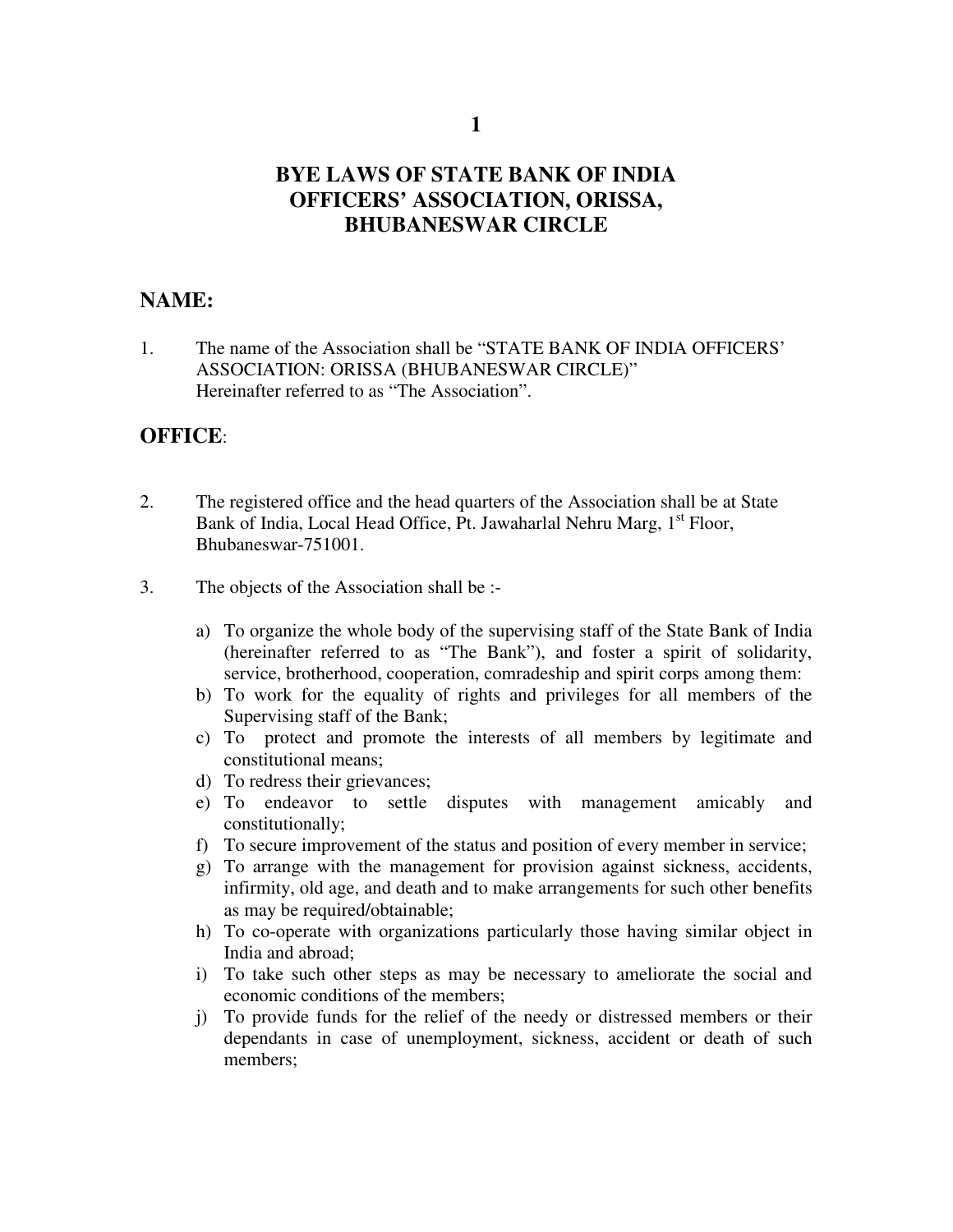- k) To provide funds for the compensation of all ordinary members of the Association whose interests have been damaged by the reason of their services to the Association and for the relief of members during trade disputes;
- l) To provide legal assistance to ordinary members in respect of matters arising out of, or incidental to their employment;
- m) To establish co-operative stores and credit societies, clubs, libraries, reading rooms, tutorial classes etc. for the benefit of the members with a view to promote and develop an understanding of the advantages and facilities of organized life;
- n) To edit and publish periodical voicing grievances of the members about the various inequalities and disabilities under which the members toil the respect of their work and other conditions of service;
- o) To draw, make, accept, endorse and negotiate cheques, promissory notes, bills of exchange, hundies and other negotiable instruments in pursuance of the object of the association;
- p) To raise and establish separate funds as and when necessary, for the furtherance of the objects of the association;
- q) To work as far as possible in cooperation with other trade unions of the country;
- r) To federate with, affiliate, or be affiliated to any other Federation, Association, Union or Society in India and abroad, having similar aims and objects:
- s) And generally to do all such other things as may be necessary, incidental or conducive to the attainment of the above objects or any of them.
- 4. For the attainment of the objectives, the Association may organize, centres, regions Zones and Units etc, wherever considered necessary.

#### **MEMBERSHIP**

#### 5. **Ordinary members**:-

None but a Supervising Staff of the Bank shall be eligible to become a member of the Association.

#### 6. **Honorary members**:-

Persons who are not eligible as ordinary members under the foregoing clause may be admitted as honorary members by a resolution of a general meeting of the Association for the purpose of being elected or co-opted to the Executive Committee subject to the provisions of Section 22 of the trade unions act 1926.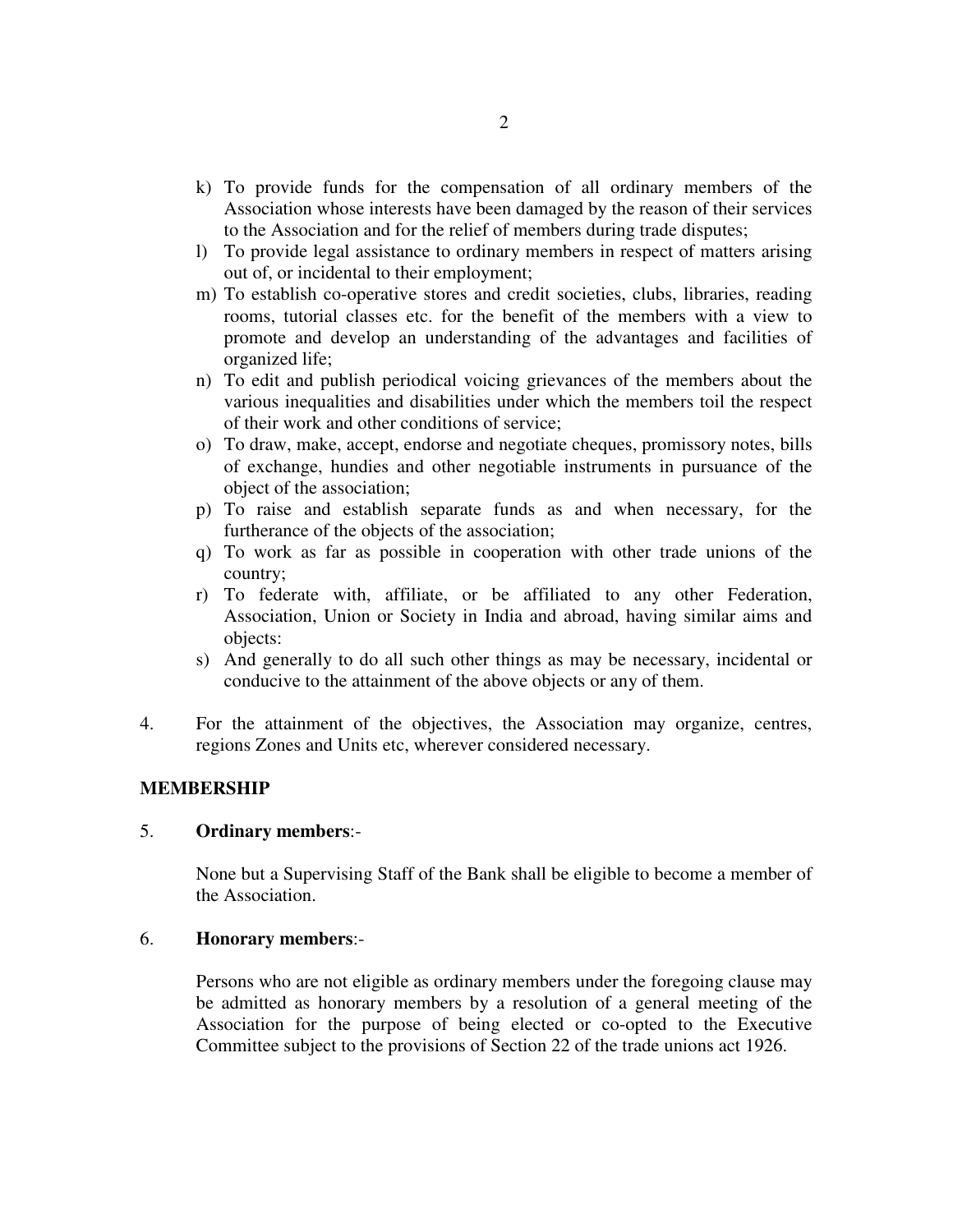7. All applications for membership shall be placed before the executive committee of the Association which shall be competent to accept or reject any application with or without assigning any reasons therefor. Any applicant whose application has been rejected by the Executive Committee shall have the right to appeal to a general meeting of the Association.

#### **8. Subscription:-**

Every member shall pay an admission fee of Re.1/- and an annual subscription of Rs.1200/- payable in advance or in equal monthly installments through Check-Off facility on or before  $31<sup>st</sup>$  December of each year.

- 8 (1) Honorary members may make any contribution towards the funds of the Association as they like.
- 8(2) Besides the usual rates of subscription, every member shall be liable to pay any special subscriptions, recurring or otherwise that may be sanctioned either by the Executive Committee or by the General Meeting of the Association from time to time and the Executive Committee shall have the right to increase or to reduce the usual rates of subscription in the interest of the Association.
- 9. Ordinary members, after retirement from the Bank's service shall not continue to be such members of the Association.
- 10. A member who fails or neglects to pay his subscription before  $31<sup>st</sup>$  December shall be liable to have his/her name struck off from the Register of members. He/She may, however, be readmitted to membership on payment of all the arrears and subject to satisfactory explanation acceptable to the Executive Committee.

#### 11. **Register of members**:

A register showing the names, addresses and descriptions of members shall be maintained at the Registered Office of the Association. The register shall be a consolidated record of membership of the Association including all its officers.

## **12. Cessation of membership:**

Any member who has submitted his/her resignation in writing shall cease to be a member of the Association from the date his/her resignation is accepted by the Executive Committee.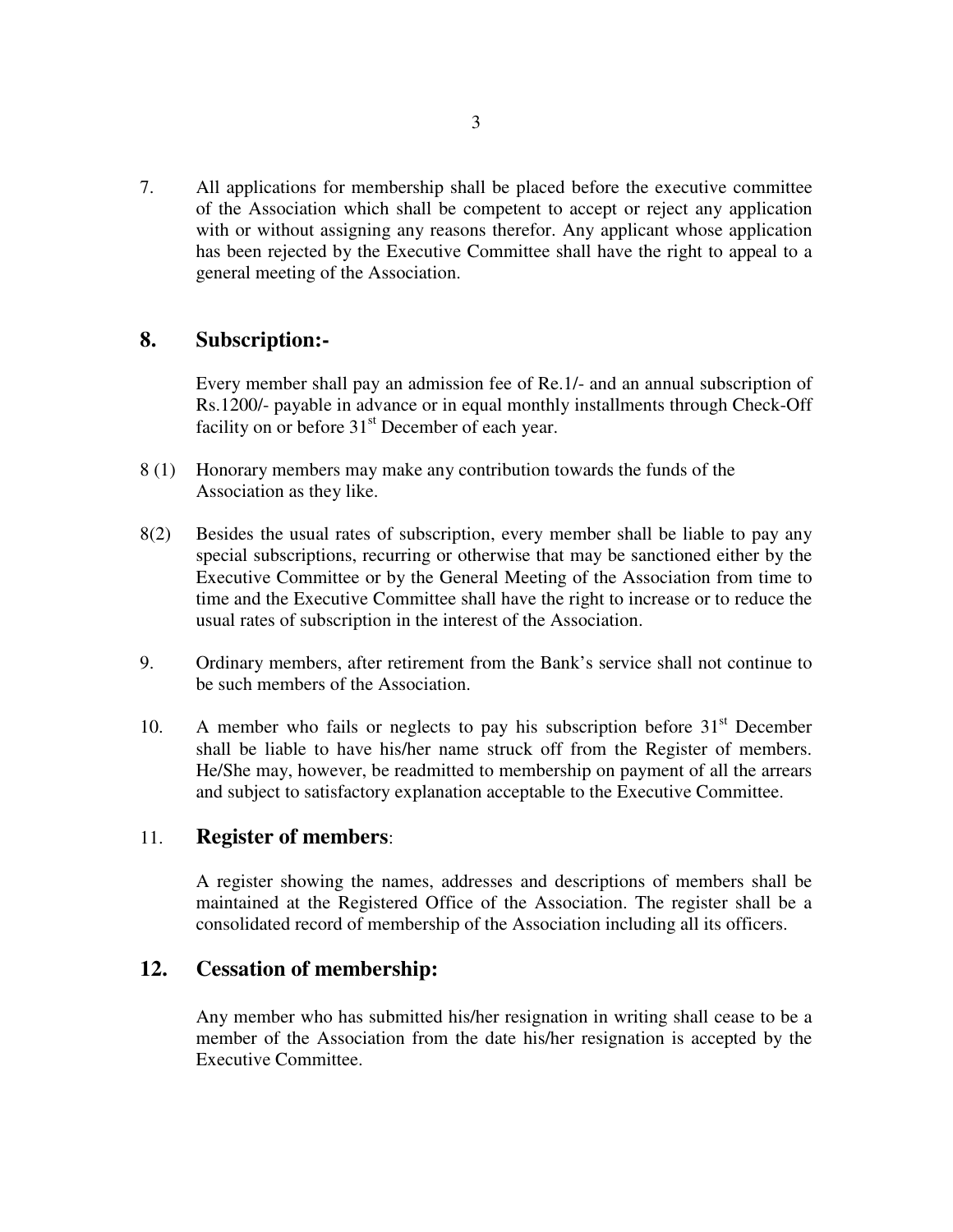13. The Executive Committee of the Association shall have the right to censure, suspend and remove from the Register the name of any member whose conduct, in their opinion, is contrary and detrimental to the interests of the Association and who has or is likely to bring the Association into disrepute, subject to ratification of such removal of the members in the next General Body Meeting. No members shall be removed from membership unless he/she has been given an opportunity to explain his/her position, provided that such member shall have the right to appeal to the General Body Meeting and be heard in person against such decision of the Executive Committee.

#### 14. **Rights, Privileges and duties**:

Ordinary members shall enjoy all the rights and privileges of the association assured by these rules but no member shall be entitled to any benefit herein provided or hereafter provided unless he has paid all his subscriptions/contributions. Honorary members shall not be entitled to any of the privileges offered by the Association but shall have the right to vote.

14.1 It shall be the duty on every member of the Association to abide by the Bye-laws of the Association, to uphold, promote harmony and the spirit of common brotherhood amongst all the members of the Association; to strike towards excellence in all spheres of individual and collective activity so that the Association rises to higher levels of endeavor and achievement.

#### 15. **Management**:

"The Management of the Association shall vest in an Executive Committee which shall consist of;

> One President, One Vice-President, One General Secretary One Deputy General Secretary One Organizing Secretary One Secretary (Finance) One Assistant Secretary (Finance) Four Assistant General Secretaries Three Zonal Secretaries (Ex-Officio) And 9 other members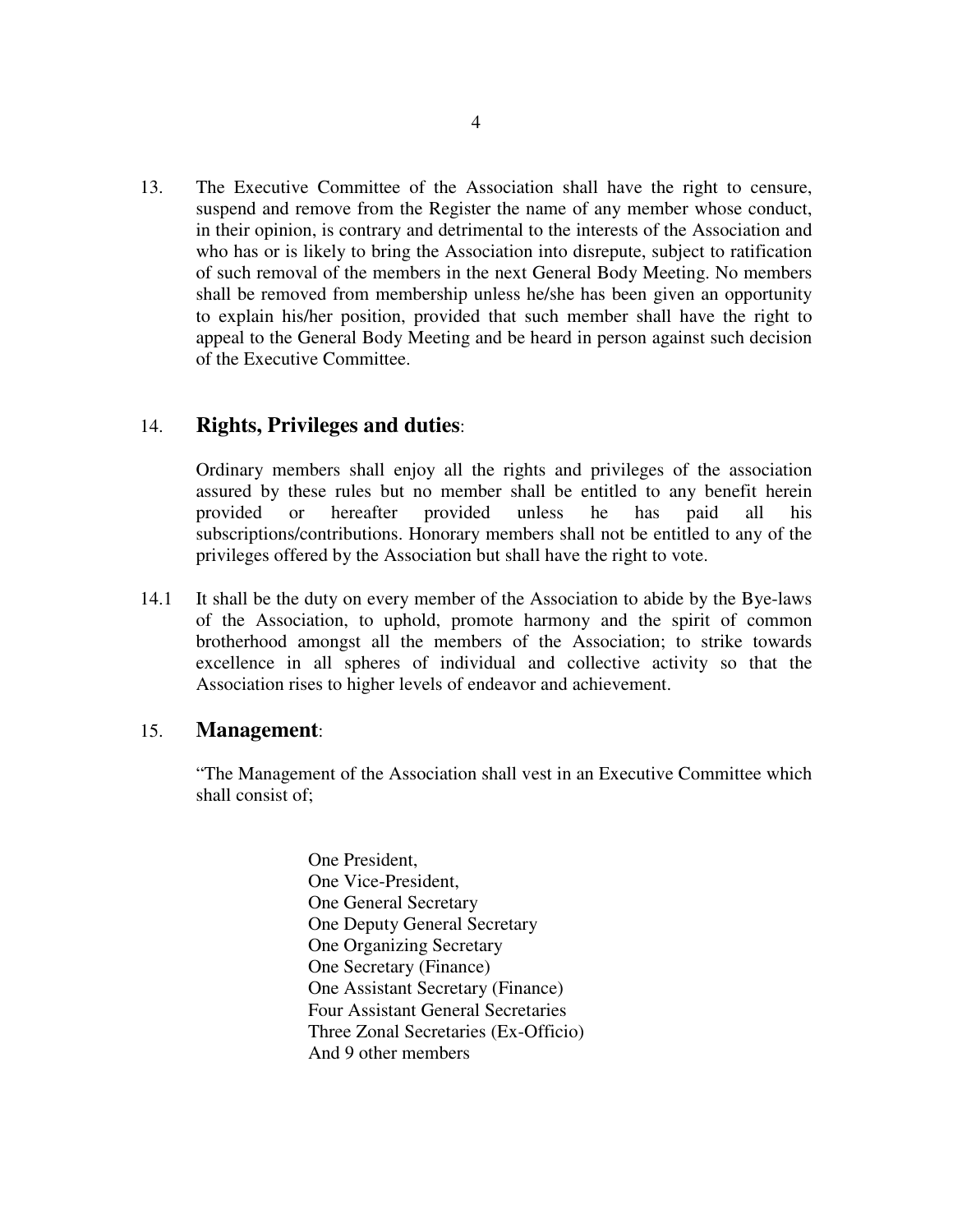The increase in the number of Executive Committee Members and the Office Bearers and the changes in nomenclature of office bearers will come into effect immediately.

#### 16. **Election**:

All the members of the Executive Committee excepting those in ex-officio capacity shall be elected in accordance with the provisions in clause-17, and they shall elect the office bearers from among them.

#### 17. **Election-Methodology**:

The election to the Executive Committee/Regional Committee/District Committee/Unit Committee shall be by secret ballot, postal poll or otherwise and shall be conducted by the Election Committee. At centers where there is a concentration of 50 or more members, election by polling system may be considered.

The Executive Committee shall have the right to advise and guide the Election Committee regarding the modalities of the election to various committees but shall not interfere in any manner as soon as the process of Elections to various committees ensure.

#### 17.1 **Election Committee** :

The Election Committee consisting of 3 to 7 members who will not be seeking elections shall be appointed by the Executive Committee and one of them should be elected by the Members as its Chairman. The Election Committee shall be in charge of the elections and its decisions in all matters connected with the election shall be final. The Secretarial assistance, funds etc as may be required by the Election Committee shall be made available to them from the office of the Association. In the event of resignation by the members of Election Committee, the Executive Committee shall have the power to appoint members to Election Committee in the vacated place.

#### 17.2 **Eligibility**:

Every members of the Association, who has paid his subscription up-to-date and the date shall be determined by the Executive Committee, shall be eligible to seeks elections to the Executive Body Circle/Regional/District/Unit Committee for the ensuring term of two years. Provided that one member cannot be a member of more than one committee at the same time. For the purpose of election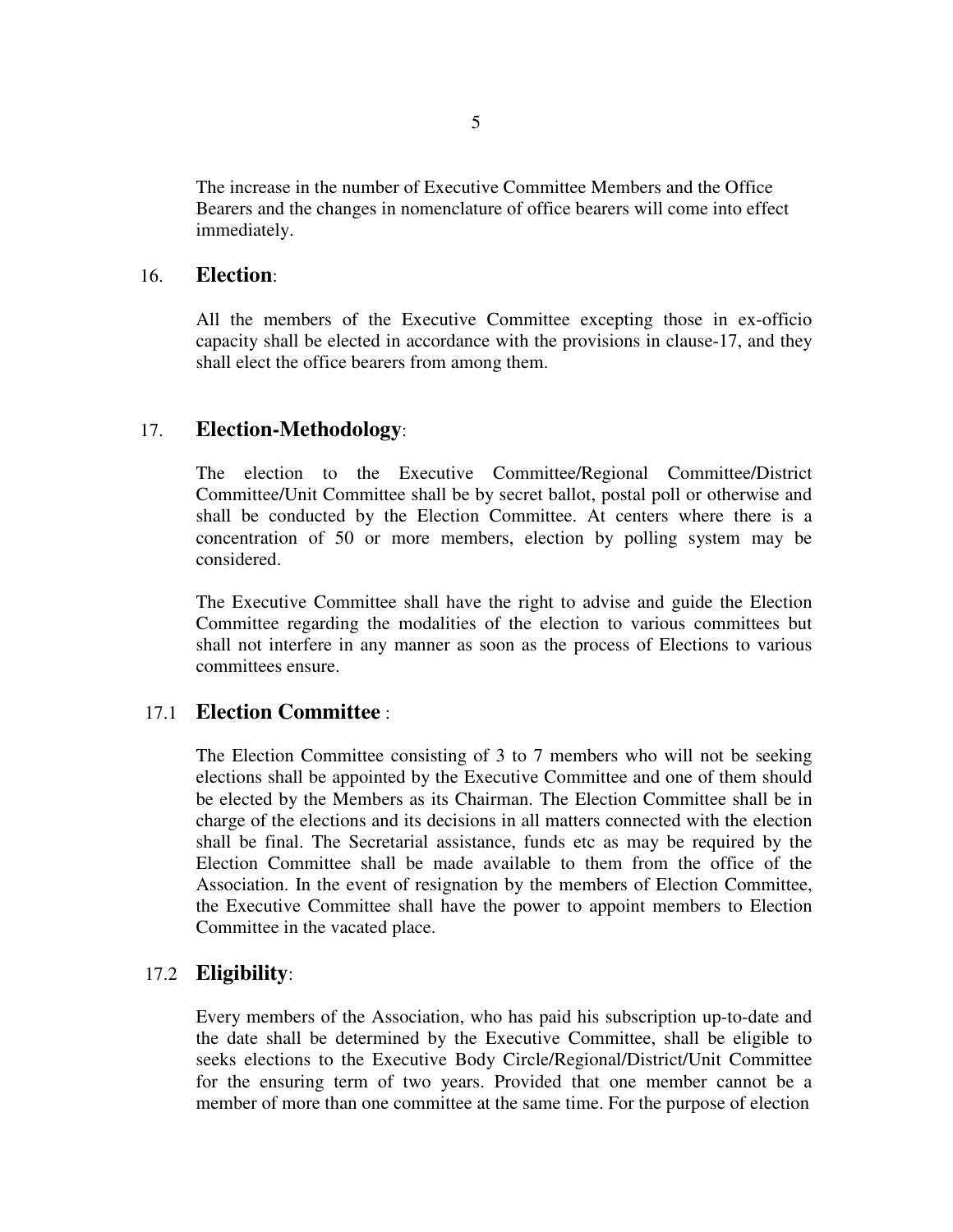to the Executive Committee/Regional Committee/District Committee/Unit Committee each member of the Association shall have the power to exercise as many votes as there may be vacancies subject. However, to the provision that not more than one vote may be recorded by a member in favour of a particular candidate. Candidates who secure the largest number of votes shall be held to have been duly elected to the Executive Committee/Regional Committee/District Committee/Unit Committee.

#### 17.3 **Process**:

The starting point of the Election process to various committees shall be preparation of the voters list by the Executive Committee. The membership register shall be closed on a specified date as shall be determined by the Executive Committee. At least two months before the closure of the membership register, a notice shall be issued by the Executive Committee calling upon members who may be in arrears of subscription to pay the same and also calling upon officers who are not members to enroll themselves.

- 17.4 The address for sending intimations, notices, ballot papers shall be taken as the place of posting of the members as shown in the latest list of officers published by the Bank. In case of any changes subsequent to the publication of voters list, it shall be the duty of the concerned members to notify the change of their address to the Chairman of the Election Committee. A register shall be maintained to record intimations received about the changes in the addresses.
- 17.5 The Executive Committee shall fix the date of Election to various Committees and shall draw up the necessary schedules and the Election Committee shall conduct the election in accordance with the schedule.
- 17.6 **Election Schedule** The Election Schedule drawn up by the Executive Committee shall provide for the following:

| a) | Date for issuing notification by the Election<br>Committee calling for nominations. |  |
|----|-------------------------------------------------------------------------------------|--|
| b) | Last date and time for filling Nominations.                                         |  |
| C) | Date for scrutiny of Nominations.                                                   |  |
| d) | Date for Publication of the list of valid<br>Nominations.                           |  |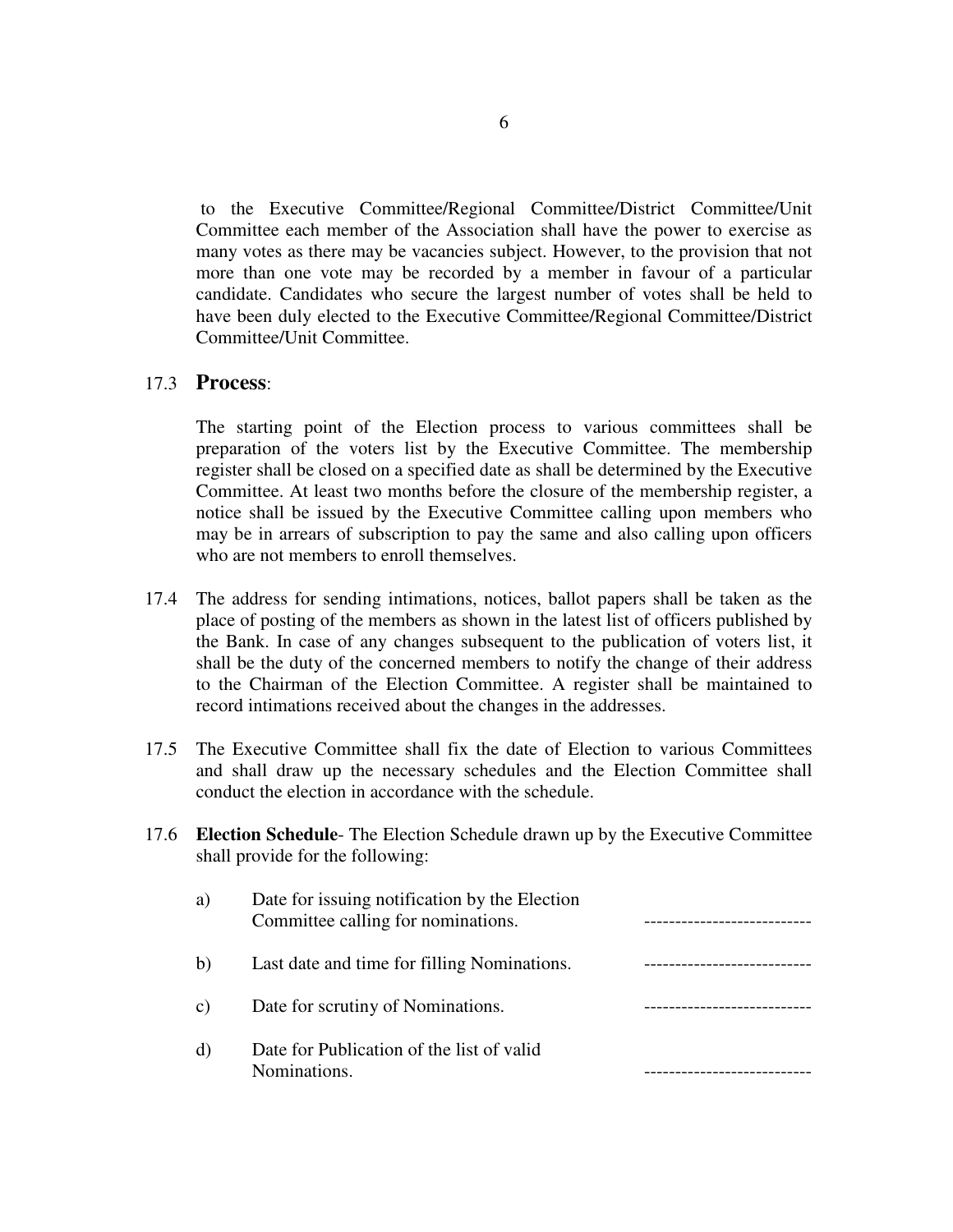| $\epsilon$ )     | Last date and time for withdrawal of<br>Nominations.                                                         |                       |
|------------------|--------------------------------------------------------------------------------------------------------------|-----------------------|
|                  |                                                                                                              |                       |
| f)               | Date for publication of final list of nomination.                                                            |                       |
| g)               | Date for Commencement of dispatch of<br>Ballot papers.                                                       |                       |
| h)               | Last date by which dispatch of Ballot<br>Papers should be completed.                                         |                       |
| $\ddot{i}$       | Date for Pool at any centre.                                                                                 |                       |
| j)               | Last date and time for receipt of Ballot<br>Covers from members, at the office of the<br>Election Committee. |                       |
| $\bf k)$         | Date of counting.                                                                                            |                       |
| $\left( \right)$ | Date of declaration of the Result.                                                                           |                       |
| m)               | Date for the $1st$ meeting of the<br>New Committee.                                                          | --------------------- |

- 17.7 The Election Committee shall not be competent to alter, to modify the Election Schedule as drawn up, by the Executive Committee. Once the Notification calling for Nominations is issued the Executive Committee shall be competent to alter or modify the Schedule, or cancel or postpone the Election.
- 17.8 The dates for  $(b)(e)$  and  $(i)$  shall be determined taking into account the distances and communication facilities etc. The dates for  $(g)$  and  $(h)$  shall be fixed taking into account the volume of work. The date for (c) shall normally be the same as (b) or the following day after (b). The date for (d) shall be the day succeeding (c). The date for (f) shall be the day succeeding (e). The date for (i) shall be one or two days ahead of (j) or the same day as (j). The date for counting (k) shall be the day succeeding (j). The results shall be declared at the Annual General Meeting of the Association.

7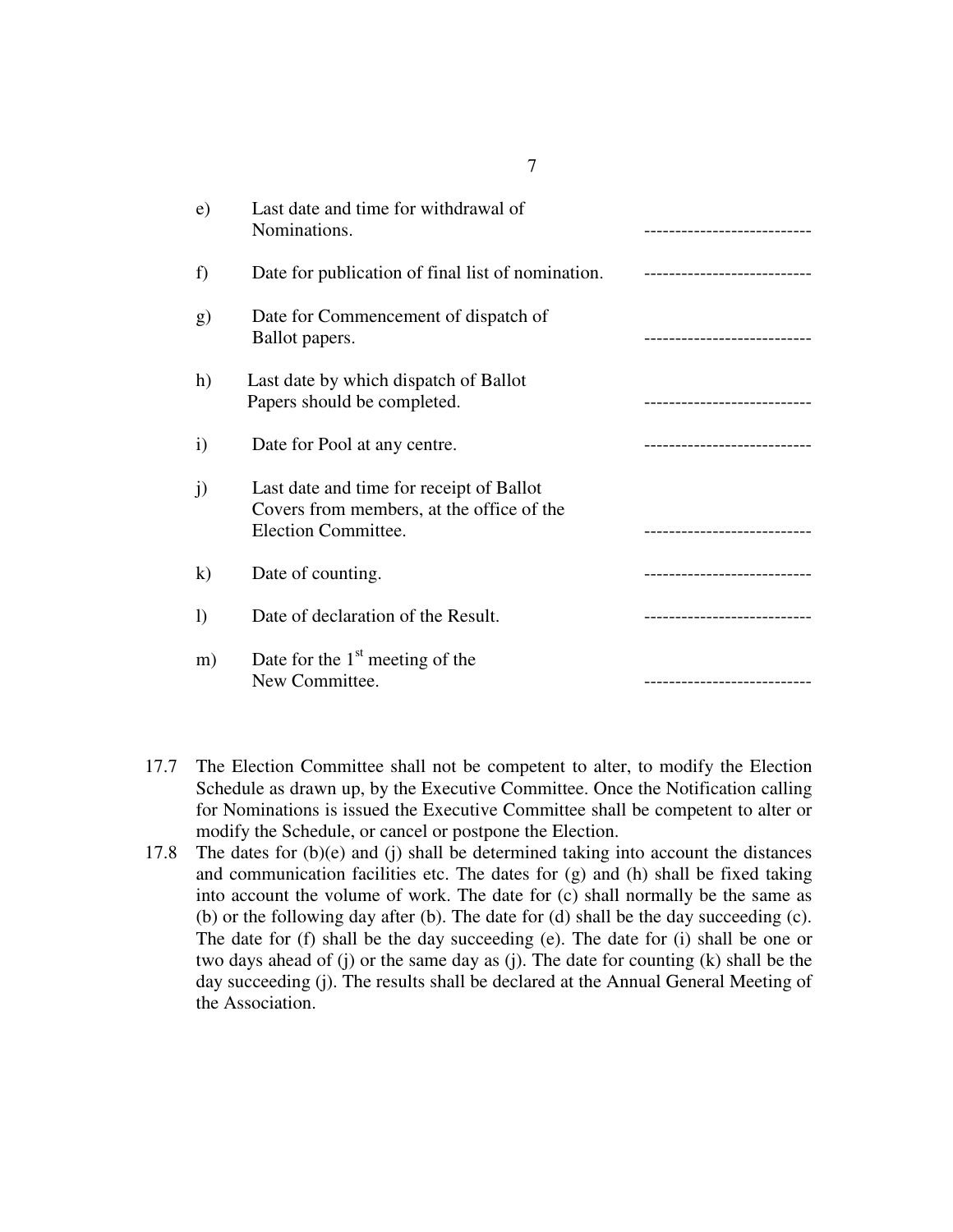#### **NOTIFICATION**:

17.9 The notification announcing elections, to be issued by the Executive Committee and the Notification calling for Nominations to be issued by the Election Committee shall be on forms prescribed in Annexure I & II.

### **NOMINATION**:

- 17.10 Nominations shall be on the form prescribed in Annexure III.
- 17.11 All particulars required in the Nomination form shall be clearly and legibly filled in. It shall be dated and signed by the Proposer, Seconder and the Candidate, all of whom must be eligible to contest and vote in the Election.
- 17.12 All Nominations received before the prescribed time and date shall be opened at the meeting of the Election Committee. It is not necessary that all the members of the Committee shall be present at this meeting. 50% of the members in addition to the Chairman would constitute the Quorum of the meeting. The Chairman may in his discretion permit a few observers at the Meeting.
- 17.13 All Nominations received shall first be listed on the prescribed form (Annexure IV). Thereafter, each nomination shall be scrutinized by the members of the Committee. If any nomination is found not be in order and therefore rejected, an appropriate remark there against shall be written in the list and initialed by the Chairman. Thereafter a list of contesting candidates for each post shall be prepared and published as the list of valid nominations.
- 17.14 As and when withdrawals are received, appropriate entry shall be made against the name of the candidates in the list of valid nominations are initialed by the Chairman.
- 17.15 After the time for withdrawal closes, a final list of contesting candidates shall be prepared and published.

## **Ballot Paper**:

- 17.16 Immediately after this, the work of Cyclostyling/Printing of Ballot papers shall be taken up and completed, so that the dispatch of Ballot papers could commence on Schedule.
- 17.17 The names of contesting candidates shall appear in alphabetical order. The name being written as is mentioned in the nomination form..
- 17.18 The number of Ballot papers to be cyclostyled/printed shall not exceed 11% of the total number of voters. As soon as the Ballot papers are received, the same shall be counted and made into sections of 50 each in the presence of at least two members in addition to the Chairman of the Committee. Thereafter, they shall be entered in the Ballot paper received and issued Register and kept in the joint custody of the Chairman and one of the members of the Committee and released for dispatch in batches.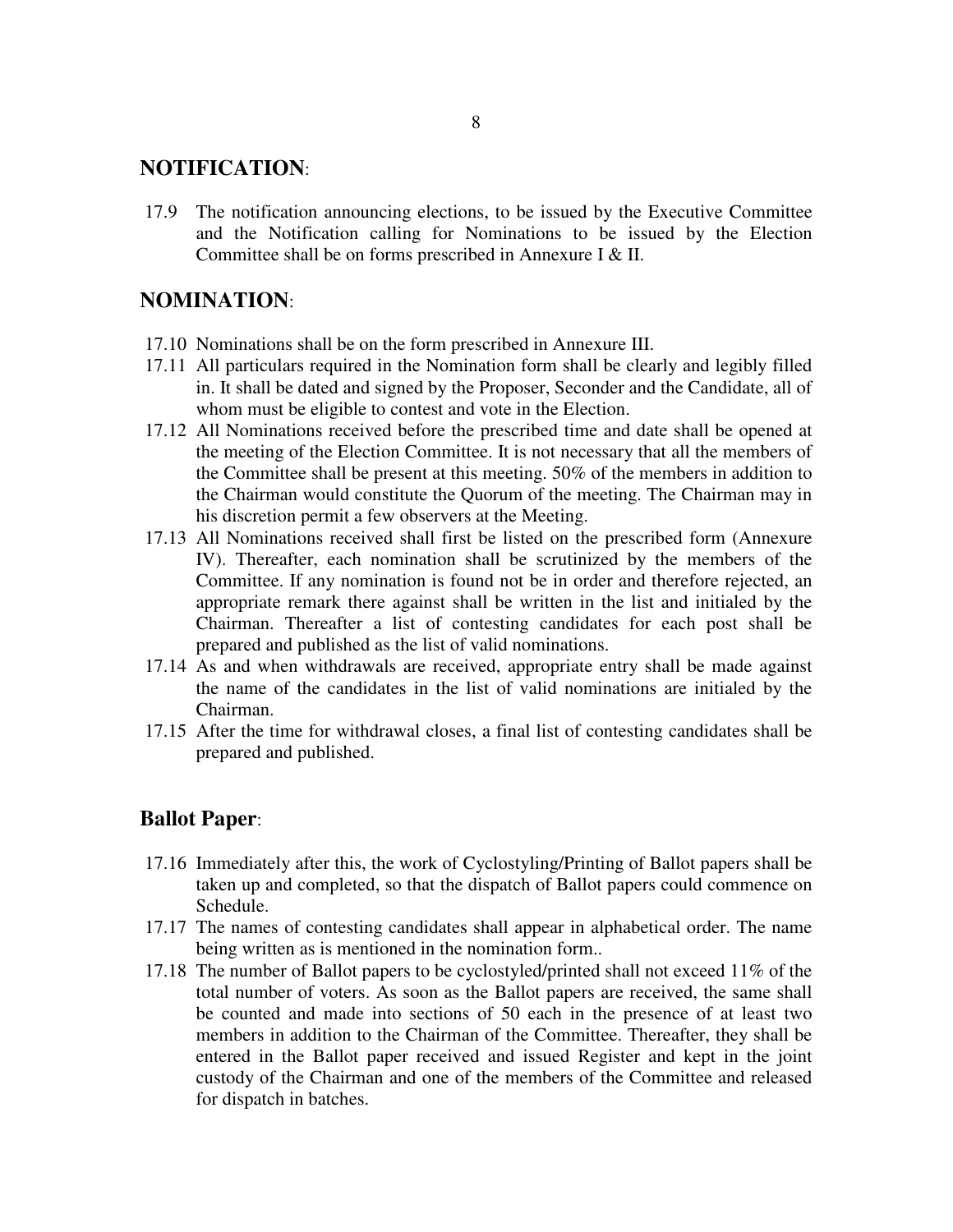- 17.19 The covers for dispatch of Ballot papers, Memorandum of instructions to the voters and declaration forms set out in Annexure V to IX shall be printed sufficiently in advance. The outer cover (Annexure V) with the name and address of each voter written thereon shall be ready and available on the day the final list of contesting candidates is published. The members of the committee shall scrutinize the covers to see that correct address is written and that there is only one cover for every member and that no name(s) has been omitted. They shall also make batches of covers for dispatch according to Schedule.
- 17.20 On the day on which the dispatch of ballot papers is to commence, Ballot papers shall be withdrawn after making necessary entry in the Ballot papers Received and issued Register. Each Ballot paper shall be signed in full across on the reverse side by the Chairman and dated. If contesting candidates so desire another member of the Election Committee locally stationed may also sign the Ballot papers. This procedure shall be adopted only in very extraordinary situations.
- 17.21 The duly authenticated Ballot paper, the Memorandum of instructions, the declaration form, the Ballot cover, the inner cover bearing the address of the Election Committee, shall all be put in the outer cover by the members of the Committee and got sealed by the Staff in their presence. After the batch is ready for dispatch the same shall be sent to the Post Office. One of the members of the Committee may accompany the staff taking the covers to the Post Office. The receipts issued by the Post Office should be checked with the dispatch register and filed.
- 17.22 A duplicate Ballot paper may be despatched to a voter only if the original is returned and there is sufficient time left for despatch and retransmission of the Ballot paper. No duplicate Ballot paper shall be issued on complaint of nonreceipt of the original by a voter, as long as the Chairman is satisfied that the original has been despatched to the recorded address of the voter.
- 17.23 After the dispatch work is completed, the balance of Ballot paper shall be counted and agreed with the entry in the Register.
- 17.24 On receipt of the Ballot Paper, the voter shall read the Memorandum of instructions, carefully, he shall then mark the Ballot paper, put it in the Ballot cover, seal the cover, sign the declaration form , place the Ballot cover and the declaration form in the stamped and addressed cover (Annexure VI) , seal the cover and post it personally.
- 17.25 Arrangements shall be made at the Delivery Post Office at the Head Quarters of the Election Committee for collecting the Ballot paper covers received from the voters either by way of a post box or post bag. The post box/bag shall be regularly cleared and the covers received daily should be counted and recorded in a Register and deposited in a locked box in the office of the Election Committee. The key of the box shall be retained by the Chairman.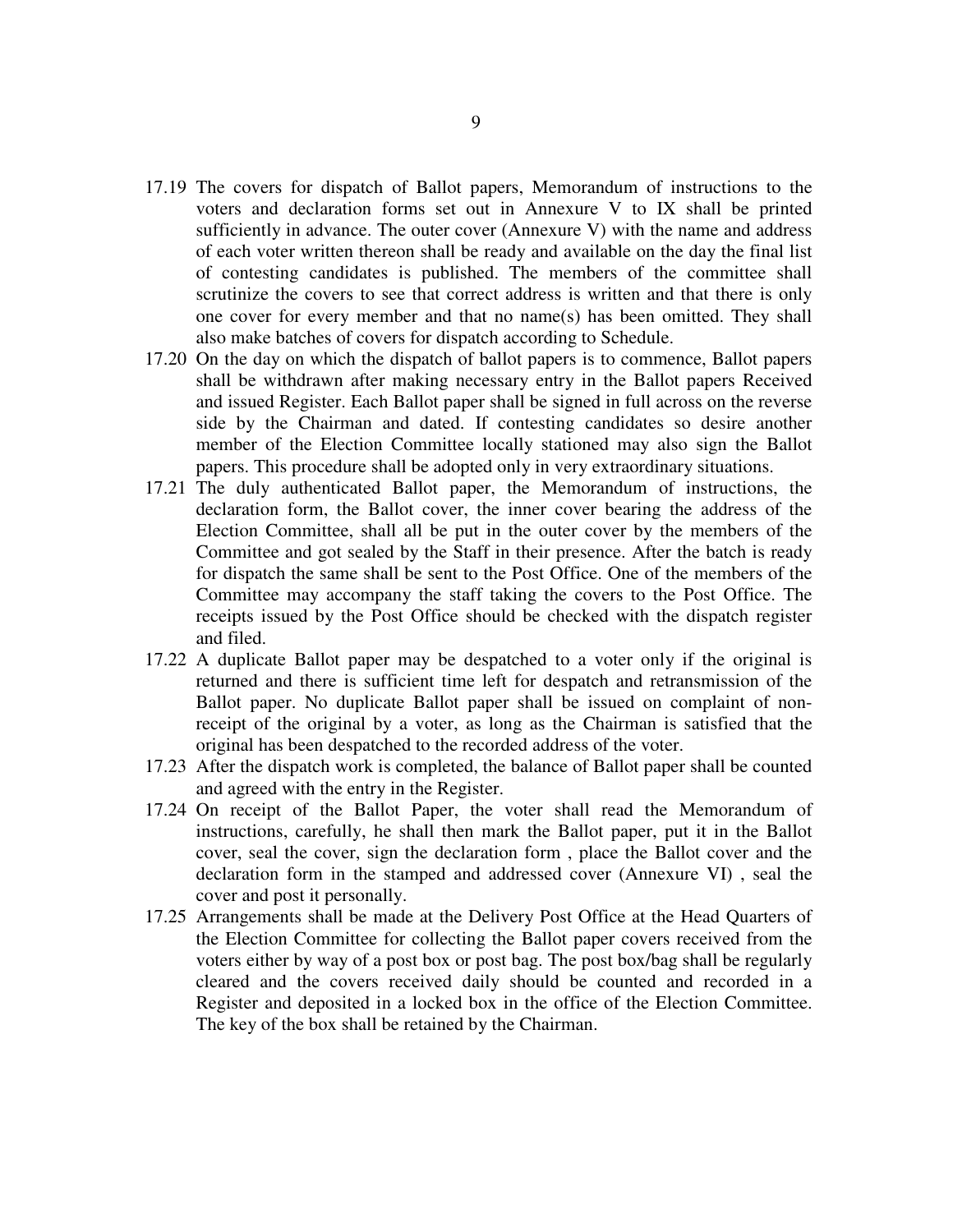### **POLL**

- 17.26 At Branches/Establishments where it is decided to hold Poll, a Returning Officer shall be appointed by the Chairman. If possible a member of the Committee shall be deputed to assist the Returning Officer. The Returning Officer shall be supplied with the list of Voters, sufficient number of declaration forms and Ballot papers. The polling booth should be preferably in the office of the Association at the Branch or in the Officers Lunch room or at a place as shall be determined by the Election Committee.
- 17.27 Every voter who calls at the booth should be required to sign the declaration form whereupon the Returning Officer shall issue to him a Ballot paper.

An enclosure shall be provided for voter to mark the Ballot paper. After the ballot paper is marked the voter shall deposit it in the ballot box placed in front of the Returning Officer.

17.28 At the close of the polling the Ballot box shall be locked and sealed by the Returning Officer. The member of the Election Committee detailed to assist the Returning Officer shall also paste a slip of paper across the opening of the box with his signature thereon. The Ballot box shall thereafter be handed over to the Chairman for safe custody, till the day for counting.

## **COUNTING**

- 17.29 On the day fixed for counting, the box shall be opened the covers counted and agreed with the entry in the Register. Thereafter, each cover shall be opened, declaration form scrutinized and if found in order, the Ballot cover shall be put in a Bin. If the declaration form is found to be not in order or is not enclosed, such covers shall be set apart. After all the covers are so opened and admissible Ballot covers Seggregated, the opening of Ballot Covers shall be commenced. The Ballot papers shall then be made into sections of 50/100 each. Ballot papers shall thereafter be scrutinized and if any of them are not in order they shall be removed, and set apart as rejected Ballot Papers.
- 17.30 All the Ballot papers, declaration forms, other record and Register shall then be packed up and sealed by the Chairman and retained in his custody for 3 months.

### **DECLARATION OF RESULTS.**

17.31 The Chairman and the other members of the Committee shall sign the Result Sheet. The Chairman or his Authorised Representative shall announce the results on the day of completion of counting.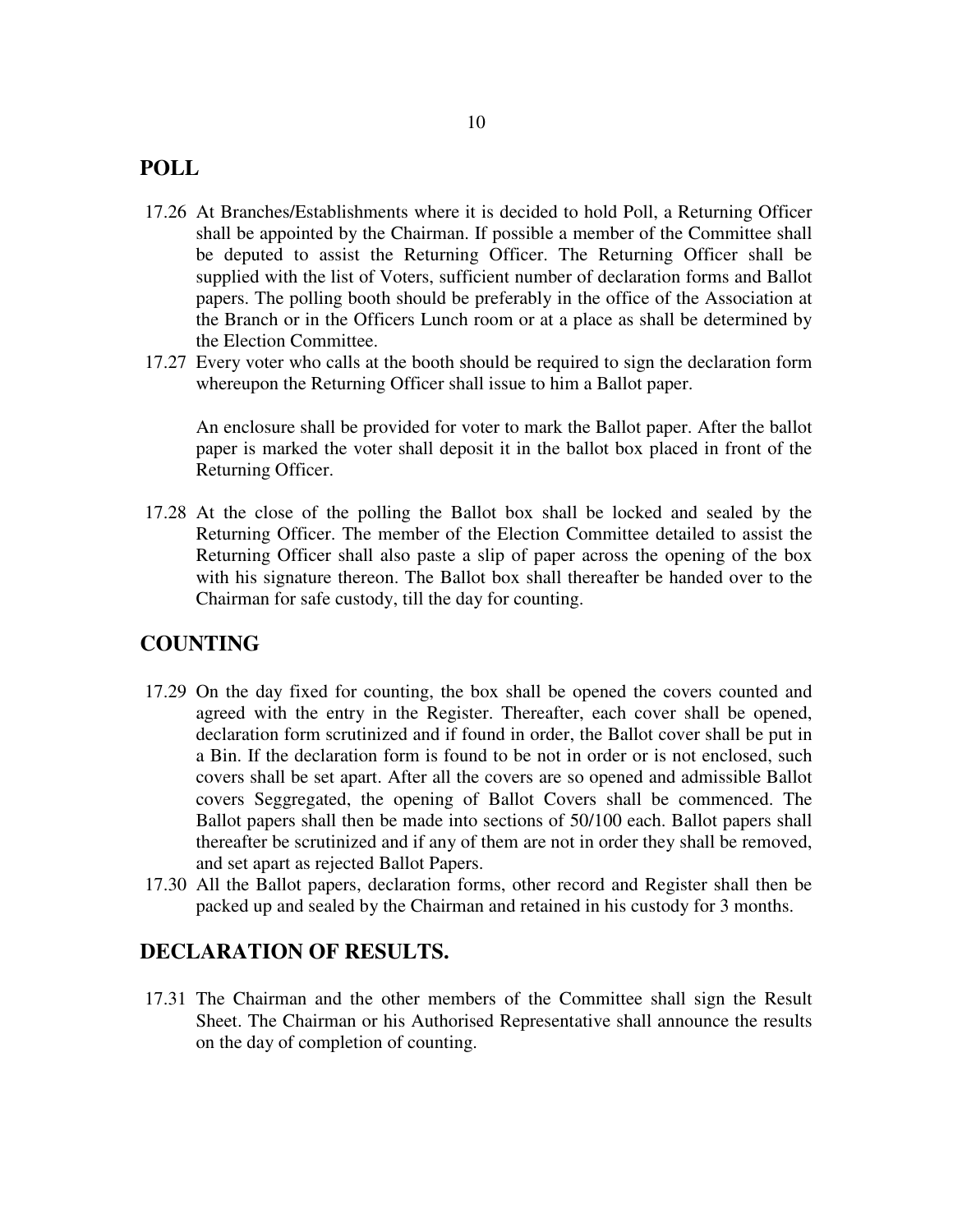#### 18. **VACANCIES & REMOVALS**:

All vacancies in any committee i.e. Executive/Regional/Unit or in the post of office bearers shall be filled by co-option by the concerned committee.

#### 18,1 **REMOVAL**

Any office-bearer of the Association or a member of its Executive Committee can be removed by the General Meeting of the members by a majority of the  $3/4<sup>th</sup>$ members present for committing fraud or having acted against the interest of the Association, provided the Office-bearer or the member to be removed is given adequate opportunity to explain his/her conduct

18.2 "In case of an emergency, or if the actions of any Regional/Unit Committee are prejudicial to the interest of members/Association or contrary or detrimental to the interest of the Association, or contrary to the directives" of the Executive Committee or for non compliance of rules and regulation of the Association, the Circle Executive Committee may supersede a Regional/Unit Committee, take over the functions of the Regional/Unit and, if necessary, appoint and ad-hoc Committee on its behalf in replacement of that Regional/Unit Committee and administer the funds of that Regional/ Unit Committee either by itself or through the ad-hoc Committee as the case may be.

Provided that, in such event, the Executive Committee shall cause elections to be conducted for that Regional/Unit within 6 months from the date of super session."

#### 19. **MEETING OF THE EXECUTIVE COMMITTEE**:

The Executive Committee shall meet at least once in three months on such dates and at such places as may be fixed by the General Secretary.

- 19.1 The quorum for a meeting of the Executive Committee shall be 10(Ten).
- 19.2 At least 7 days notice shall be given to members for an Executive Meeting and in case of emergency meeting one day notice shall be given.
- 19.3 Any member of the Executive Committee except ex-officio members who despite notice fails to attend three consecutive executive meetings without leave shall be deemed to have ceased to be a member of the Executive Committee. The Executive Committee shall have the right to re-instate such members.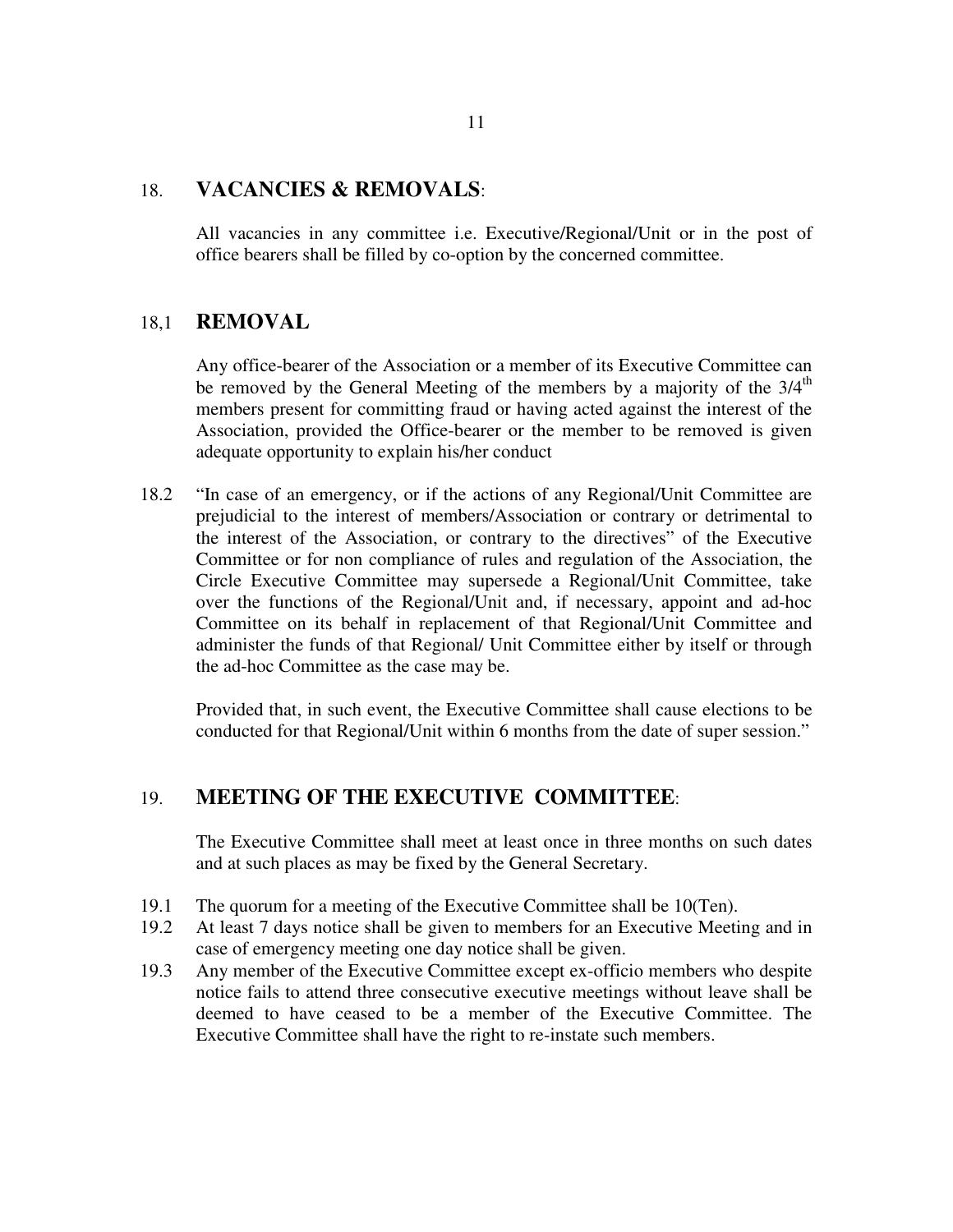- 19.4 The first meeting of the newly elected Executive Committee shall be convened by the out-going General Secretary within a fortnight from the date of the Annual General Meeting of the relative year, for the purpose of election of office-bearers.
- 19.5 "All the District Secretaries, and in their absence, Presidents would be invited to the Executive Committee meetings of the Association as per its convenience. They would be permanent invitees and would be invited to the Executive Committee by the General Secretary as and when necessary. They would be allowed to participate in the deliberations and will have no rights to vote."

#### 20. **Duties of Office Bearers of Executive Committee** :

20.1 President: The President shall normally preside over all meeting of the Executive Committee and General Body meeting and shall give guidance to the General Secretary in day to day affairs. He shall have the powers to call for special meetings of the executive committee and the General Body whenever he considers it necessary, at a notice of 15 days.

#### 20.2 **Vice-President** :

The Vice-President shall generally assist the president in his functions and shall perform such other duties as may be entrusted or delegated to him by the Executive Committee and shall preside over all meetings of the executive committee and the general body in the absence of the President.

#### 20.3 **General Secretary** :

The General Secretary shall perform all such duties as are necessary for conducting the affairs of the Association. He shall conduct all correspondence, convene all meetings and exercise General Supervision over the normal functioning of the Association. He shall be responsible for the preparation of an annual report and audited statement of accounts to be approved by the Executive Committee for being placed before the General Body each year. He shall be responsible for submitting the statements, returns and other documents as statutorily required to the concerned authorities.

#### 20.4 **Deputy General Secretary** :

The Deputy General Secretary shall generally help the General Secretary in discharging the duties of the Association as per clause 20(3) of the By-Laws and Rules of the Association. In the absence of the General Secretary he will perform all the duties of the General Secretary.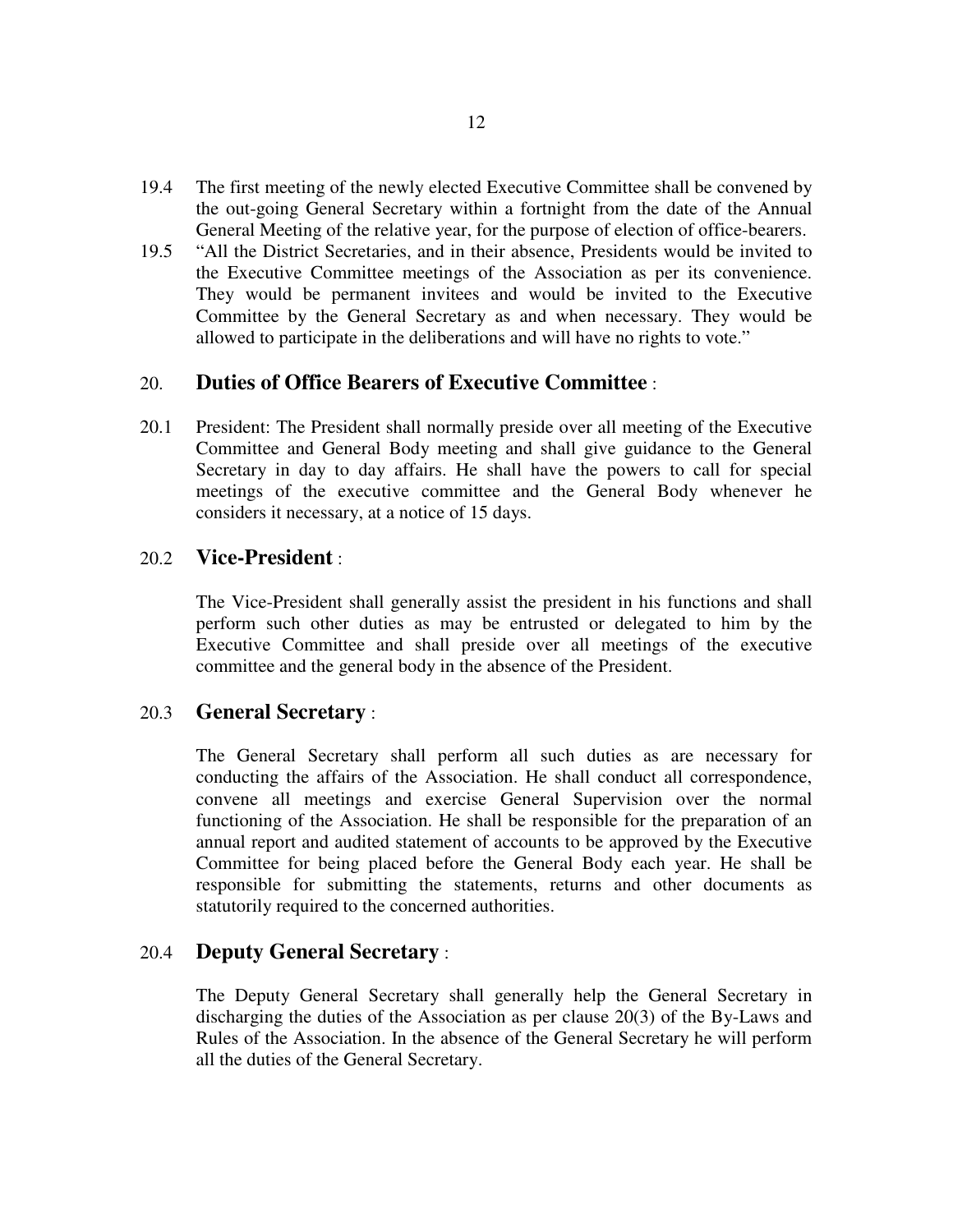#### 20.5 **Organising Secretary** :

The Organising Secretary shall make periodical reports to the General Secretary on the state of membership position in the circle. He is responsible for formation of Unit Committees at the Branches. He shall take all steps to promote the image of the Association in the circle.

#### 20.6 **Assistant General Secretary** :

The Assistant General Secretary shall generally assist the General Secretary in his functions and shall perform such other duties as may be entrusted to them by the Executive Committee.

### **20.7 SECRETARY (FINANCE):**

The Treasurer shall receive all moneys payable to the Association by the members and others, shall issue receipts for all moneys received, shall disburse all moneys for and on behalf of the Association, shall keep accounts and shall prepare the Annual Statements of Accounts and shall be responsible for all properties/assets of the Association.

#### 20.8 **Assistant Secretary (Finance)** :

The Assistant Treasurer shall generally assist the Treasurer in all his functions.

21. The management of the General Funds of the Association shall be administered by the Executive Committee who shall open account with any commercial bank or banks/Co-operative Banks/Societies to be operated by the Treasurer or the Assistant Treasurer jointly with either the President or the Vice-President or the Assistant General Secretary or the General Secretary. All moneys received on account of the Association shall be deposited in the Bank. On no account moneys received shall be utilized directly for meeting payments but all expenditures shall be met by withdrawing funds from the Bank. The General Secretary and the Treasurer may have with them cash not exceeding of Rs.100/- and Rs.50/ respectively for meeting day to day expenses.

#### 22. **General Body Meeting** :

At least one General Body Meeting of the Association shall be held every year.

22.1 The Annual General Body Meeting shall be held not later than the last day of March every year.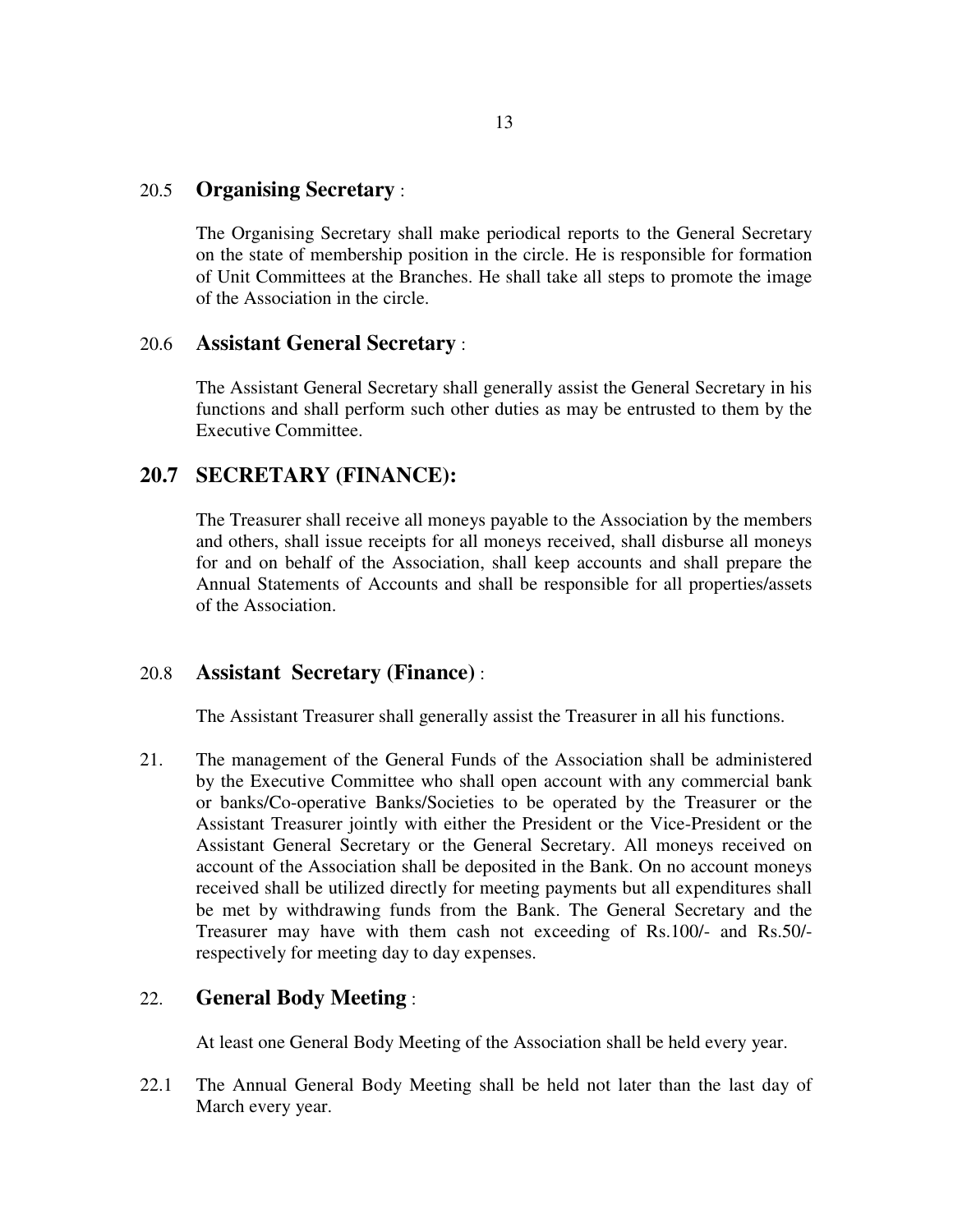- 22.2 The Executive Committee shall be competent to defer the date of the Annual General Body Meeting in case of extreme inconvenience, but the Annual General Body Meeting shall have to be convened within 3 months after the last day of March of that year which would however, be subject to ratification by the Annual General Body Meeting.
- 22.3 The Annual General Body Meeting shall be convened every year to transact the following business:
	- a) To adopt the Annual Report and audited statements of accounts of the Association for the preceding year.
	- b) To lay down policy and programme if any, of the Association.
	- c) To consider and adopt amendments to the constitution of the Association, notice of which has been given in writing to the General Secretary at least 30 days in advance;
	- d) To delineate the jurisdiction of the Regional Committees, whenever necessary;
	- e) To consider any other matter, notice of which has been given to the General Secretary at least 10 days in advance.

#### 23. **Executive Committee** :

The outgoing General Secretary shall cause the first meeting of the Executive Committee to be held within 15 days from the date the Annual General Meeting of the relative year to elect the Office-bearers from amongst the members of the Executive Committee i.e., One President, one Vice-President, one General Secretary, One Deputy General Secretary, two Asst. General Secretaries, one Treasurer and one Assistant Treasurer. The Regional Secretaries shall also be regarded as Ex-officio members of the Executive Committee.

23.1 The Executive Committee shall be responsible for implementing the directives and decisions of the Annual General Meeting and for carrying on the normal functions and affairs of the Association and shall normally meet once in every month.

#### 24. **Objects for which General Funds can be spent**:

The General funds of the Association, may subject to Section 15 of the Indian Trade Unions Act, be spent on activities/measures aimed at the attainment of the objectives of the Association and in furtherance thereof and generally for the following purposes :-

24.1 Payment of salaries, allowances and expenses of the Office-bearers and the employees of the Association;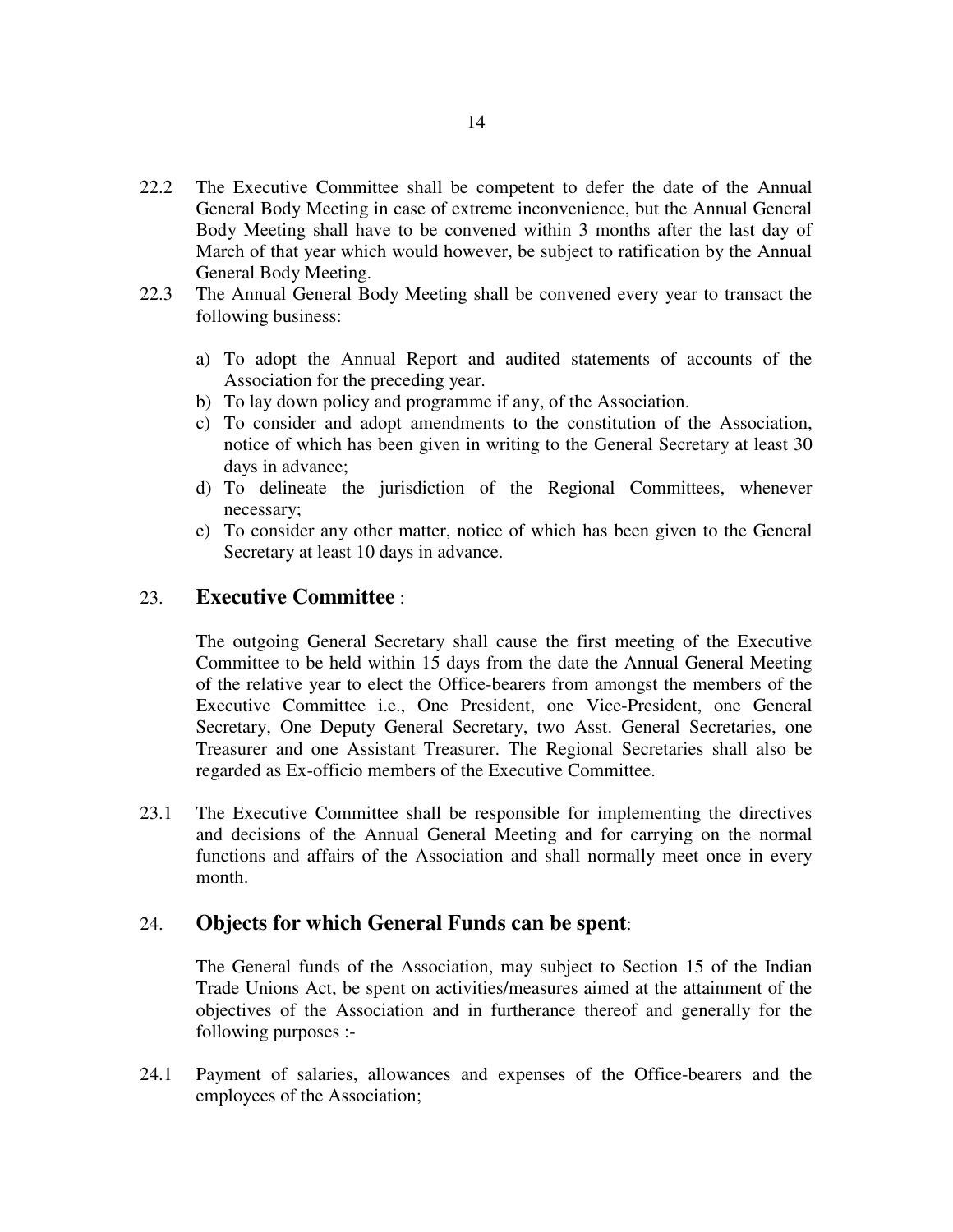- 24.2 Payment of Auditors fees;
- 24.3 Payment of establishment charges including rent, taxes etc.;
- 24.4 For presentation and/or defense in any legal proceedings to which the Association or any member thereof is a party;
- 24.5 To conduct trade union disputes on behalf of the Association or any member thereof;
- 24.6 Financial assistance to members or their dependants in case of death, old age, incapacitation, sickness, accident or unemployment;
- 24.7 Subscription to and publication of periodicals, journals etc.;
- 24.8 Any other object notified by the appropriate Government in the official Gazette, subject to any conditions laid down in such notifications;
- 24.9 The Executive Committee shall place with the Regional Committees such funds as may be necessary from time to time for the functioning of such committees.

#### 25. **Accounting Year** :

The Accounting year of the Association shall be January to December.

#### 26. **Audit**:

The accounts of the Association shall be audited annually by an Auditor appointed by the Executive Committee or the Executive Committee may also appoint any one of its ordinary member who is not an office bearer or member of the Executive Committee to scrutinize/audit the accounts of the Association.

#### 27. **Inspection of Books**:

The books of accounts and the membership register of the Association shall be open for inspection of any member provided that a notice of 15 days in respect there of is given to the General Secretary at the place where it is matained. The Treasurer or the Asst. Treasurer will make available the books of accounts to the member who given such a notice.

That the audited Books of Accounts of the Association for the year shall be kept open for inspection for a fixed period after it is approved by the Executive Committee and before it is placed in the Annual General Body and thereafter it shall stand closed for which notice shall be issued by the General Secretary.

That not more than 2 hours time in each working day shall be allowed for inspection.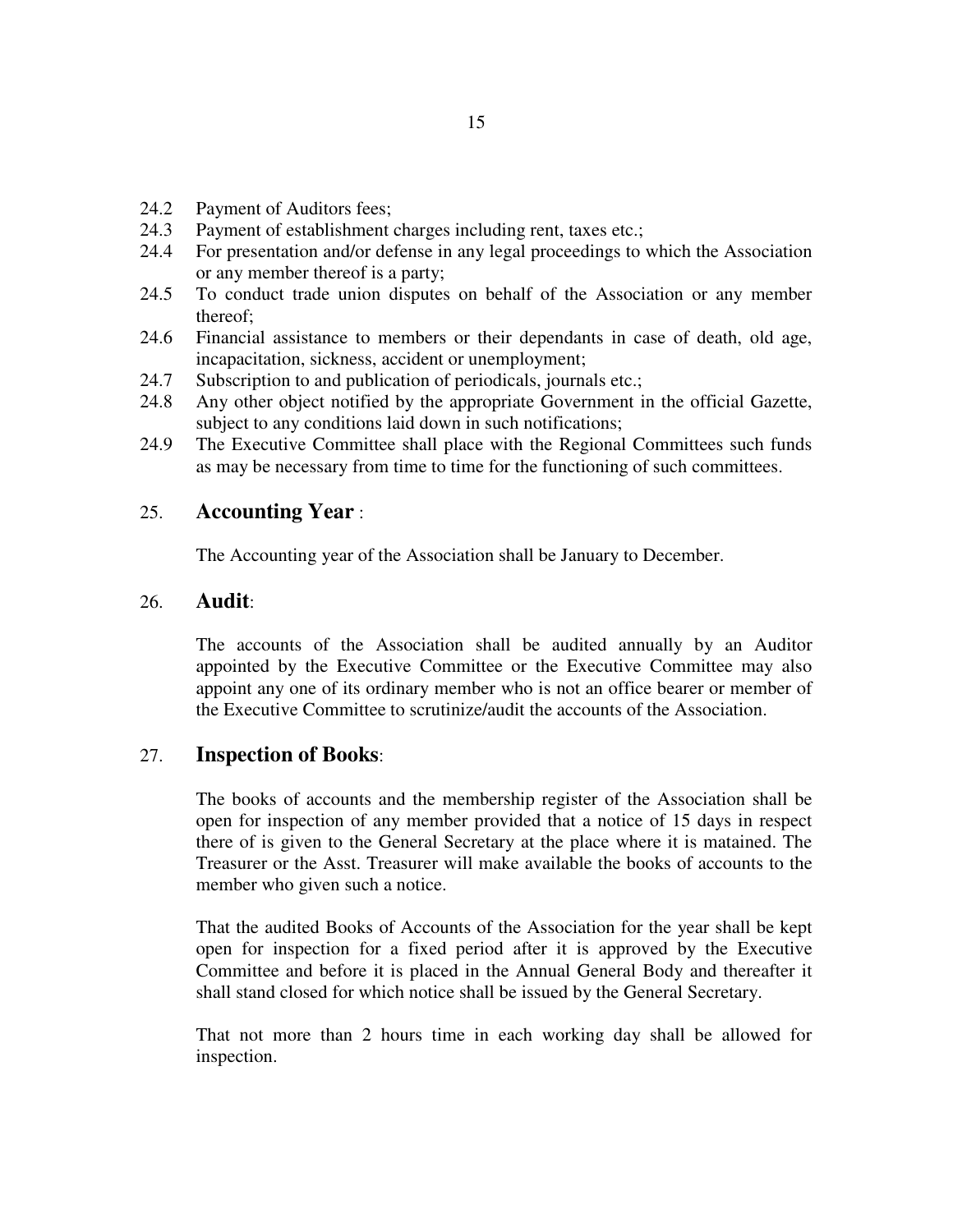That a member shall not have the right himself to make a copy of entry from such register and vouchers.

That the Treasurer/Asst. Treasurer shall extend all assistance in inspection of books by members".

#### 28. **Notice Period** :

A Notice of 30 days will be necessary to hold the Annual General Body Meeting and 15 days for Extraordinary General Body Meeting. The extraordinary meetings of the Executive Committee may be convened by the General Secretary with the consent of the President or the Vice-President in the absence of the President giving a clear notice of one day only. The General Secretary shall convene extraordinary General Body Meeting of the Association within a period of one month of the receipt of the signed requisition from not less than one third of the total members stating the purpose and the reasons for which the meeting has been sought to be convened. At least 7 days notice will be given to members in such cases. Before convening such extraordinary General Body Meeting the General Secretary will have to place the requisition before the Executive Committee.

In case of the General Secretary fails to comply with the requisition within a period of one month from the date thereof the members signing the requisition shall have the right to convene such an extraordinary General Meeting announcing the date, time and place of the meeting . Fifteen days notice shall be given to members in such cases.

#### 29. **Quorum**:

The quorum for an ordinary General Body Meeting shall be 100 and for extraordinary general meeting shall be 75.

"The quorum for the Executive/Regional Committee(s) meeting shall be 10(Ten) & 7(Seven). The quorum for the Unit Committee shall be 5 (Five)".

"The quorum for a requisitioned General Body Meeting shall be one third of the total members." No quorum will be necessary to hold meeting adjourned for want of quorum.

#### 30. **Unit Committees**:

"Provided that the branches/other establishments at any centre may be grouped under one unit if the majority of members of those branches/establishments make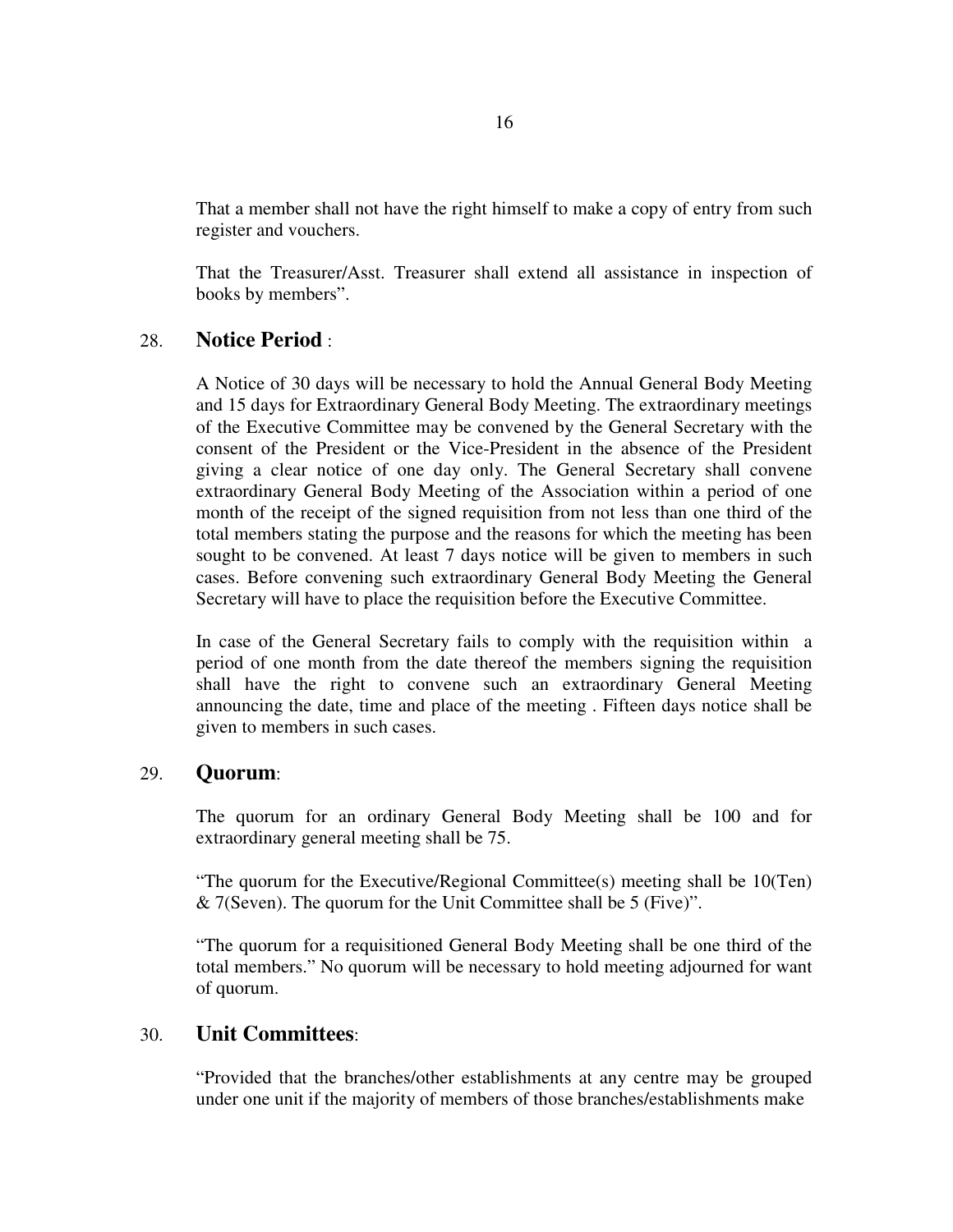an application to the Executive Committee and obtain its sanction for the purpose".

At each office of the State Bank of India, the members of the Association where such members are more than 5 shall elect a Unit Committee and where number is 5 or less shall elect a Unit representative each two year but within 13 months from the elections to the Executive/Regional Committees. The Unit Committee shall consist of One President, One Secretary, One Treasurer and 2 other members of the Unit Committee where the number of member is 10 or less and where it exceeds 10 the Unit Committee shall consist of one President, One Vice-President, One Secretary, one Assistant Secretary, one Treasurer and 3 other members. The Unit representative/ unit committee shall also cause elections to be held each two years but within 13 months, from the election to the Executive/Regional Committees.

- 30.A The Unit representative and unit committee shall ensure smooth performance of the following responsibilities:
	- 1) Enrolment of members, maintenance of members' list, record transfer of members to/from the unit under advice to the General Secretary, held Annual Meeting to review the affairs of the unit members and to recommend to the General Secretary,
	- 2) The Unit committee shall not enter into correspondence with any affiliate/affiliated/federated organization without the express permission of the Executive Committee. The Unit Committee shall not issue any circular/circular letters concerning the policies/functioning of the Association.

#### 31. **Regional Committees**:

For the present, there shall be three Zonal Committee names as Bhubaneswar Zonal Committee, Berhampur Zonal Committee, and Sambalpur Zonal Committee. The Executive Committee shall be competent to form any other region as may be necessary for the smooth functioning of the Association subject to ratification by the ensuing Annual General Body Meeting.

Consequent upon shifting of the Regions No.1 and IV of Berhampur (Module) to Jeypore and Bhawanipatna respectively the District Committees and the District Secretaries of those Districts be renamed as "Regional Committee and Regional Secretary" respectively. In future when even the Regional Manager's Office(s) will be shifted to the District Head Quarters the District Committee (s) and District Secretaries be renamed accordingly.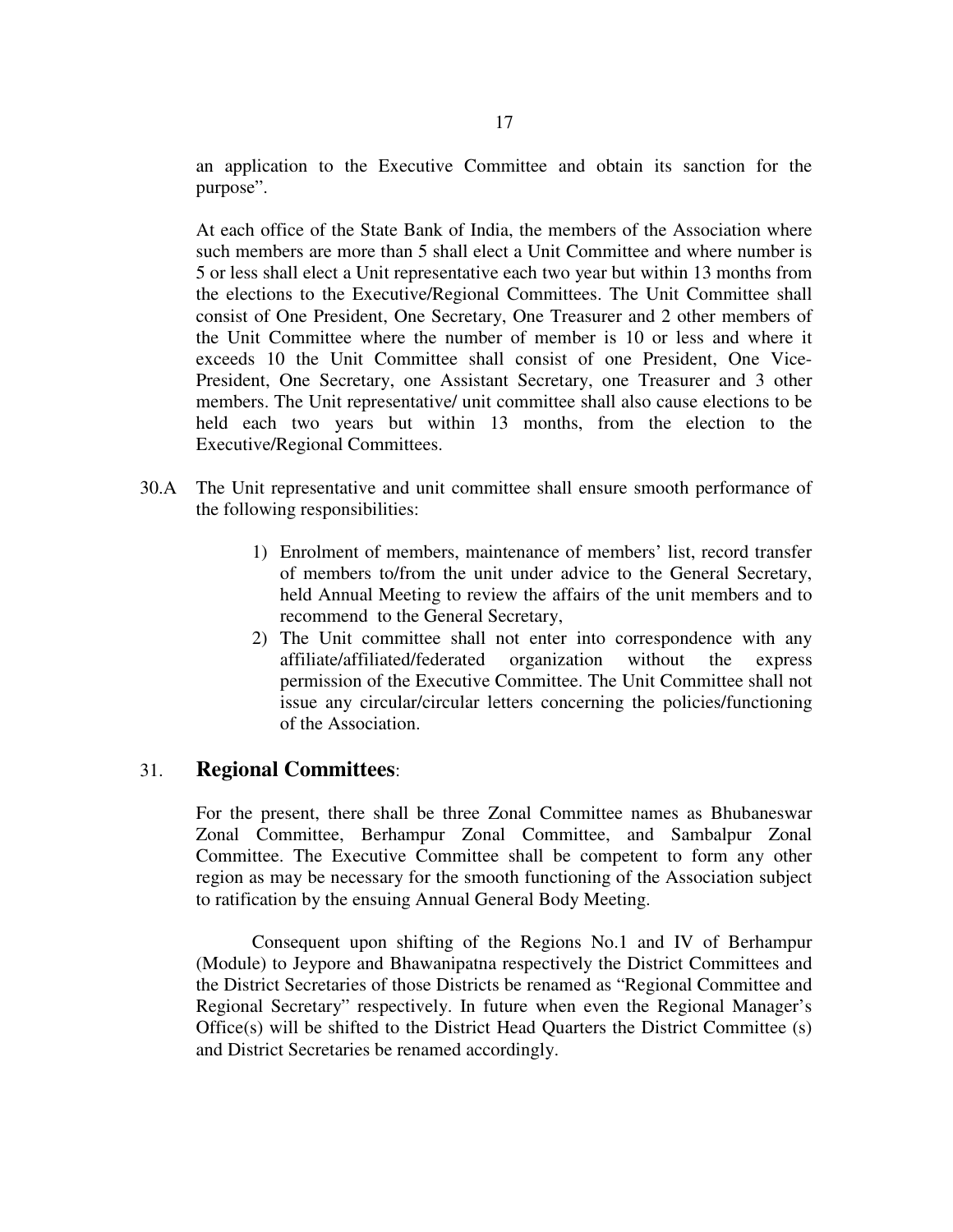#### 32. **Functions of the Regional Committee**:

The functions of a Regional Committee will comprise of ;

Keeping contact with the members of the Regional and the Executive Committee and implementing the directives of the Executive Committee.

#### 33. **The Affairs of the Regional Committee**:

"The affairs of the Regional Committee will be conducted by a committee consisting of the Regional President, the Regional Vice-President, the Regional Secretary, two Assistant Regional Secretaries, the Regional Treasurer and seven other members, to be elected triennially by the members of the Region, in accordance with the provisions of Rule 17".

The manner and conduct of the election to the Regional Committees will be determined by the Executive Committee. The Annual Meeting of the Region shall be held every year not later than the last day of February. The Executive Committee shall be competent to defer or to advance the date of the Annual Regional Meeting of the Region subject to ratification by the Annual General Meeting of the Association. The Annual General Meeting of the Region shall be attended by at least one of the principal Office bearers of the Association or by a member of the Executive Committee or by any member of the Association authorized by the Executive Committee to attend the Annual General meeting of the Region.

#### 34. **Annual General Body Meetings of the Region**:

For convening the Annual General Meeting of the Region or the Executive Meeting of the Region, the notice period applicable to convening of Annual General Body Meeting Executive Committee Meeting of the Association shall be applicable.

#### 35. **Funds**:

The Regional Committee shall cause to be opened an account in the name of the Region with a branch of the State Bank of India which shall be operated by the President or the Secretary or the Treasurer, any two jointly.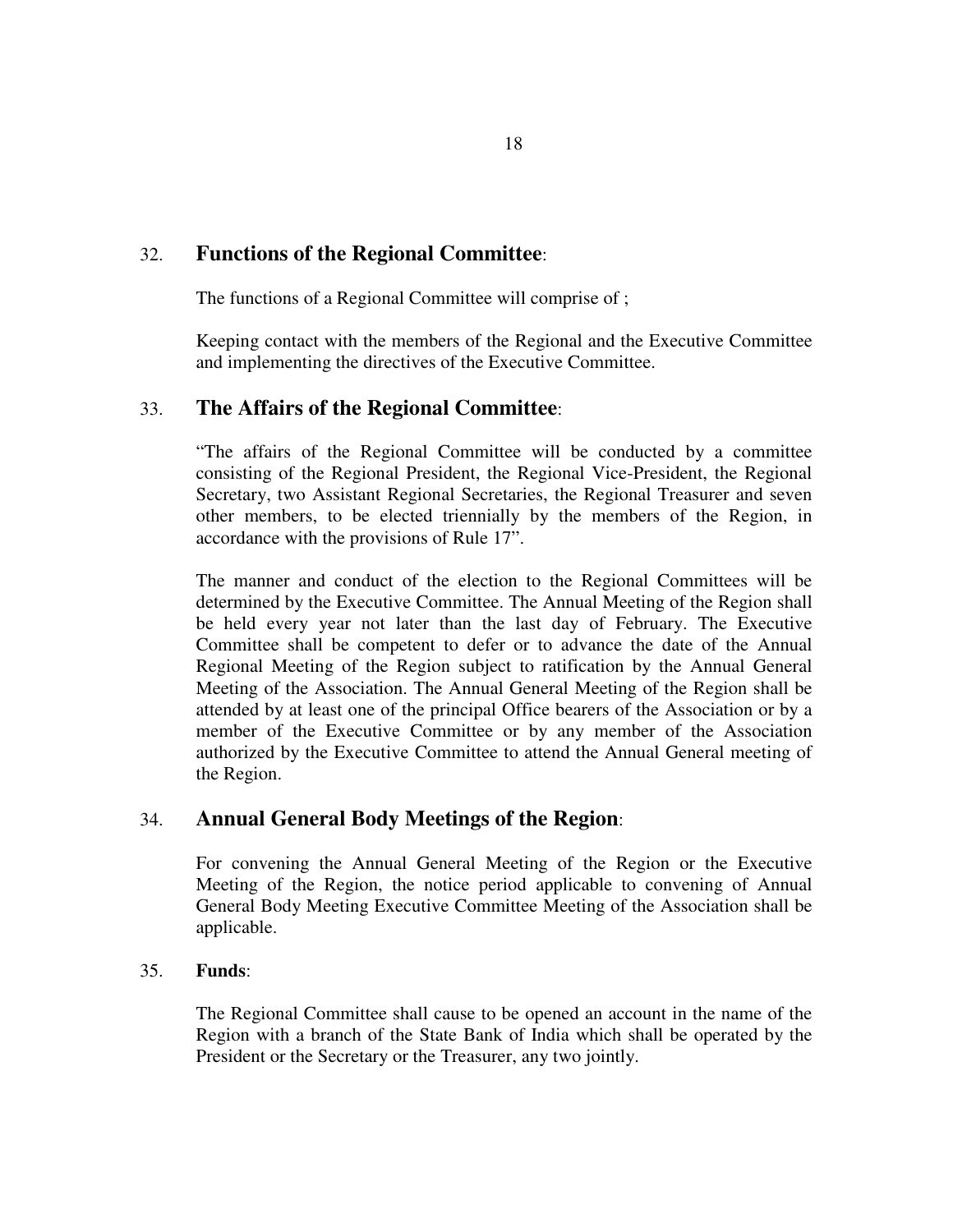#### 36. **Function & Responsibilities**:

The Regional Committee shall ensure smooth performance of the following responsibilities and functions:

- 1) Enrolment of members and collection of subscriptions in accordance with the directions of the Executive Committee;
- 2) Maintenance of membership list, record of month wise collections of subscriptions, record of transfer of members to/from the Region under advice to the General Secretary;
- 3) Hold annual meetings in accordance with the provisions of the Bye-laws and rules of the Association or at the directions of the Executive Committee;
- 4) To review the affairs of the Region and to recommend to the Executive Committee of the Association;
- 5) To adopt statements of accounts of the Region which shall be sent to the Executive Committee of the Association, to elect office-bearers/Committee members of the Region and to consider any other matter not repugnant to the objects of the Association.
- 37. The Regional Committee shall not issue any Circular/Circular Letter for the information of the members on any subject about the affairs of the Association except however with the express permission of the Executive Committee of the Association.
- 37.1 The Regional Committee shall not enter into correspondence with any affiliate/affiliated/federated or any organizations on any matter concerning the Association or its membership without the express permission of the Executive Committee.
- 38. For attending the Executive Meeting of the Association the Regional Secretary, in the event of his inability, shall have the authority to nominate any other member/office bearer of the Regional Committee on his behalf.

#### 39. **Dissolution**:

The Association shall not be dissolved except by a motion adopted by  $2/3^{rd}$ majority of the members present in a General Meeting of the Association expressly convened for the purpose, provided the members present shall constitute a majority of total members on the roll of the Association. The funds of the Association, after meeting of the liabilities shall be disposed off in accordance with the decision reached at the resolution meeting.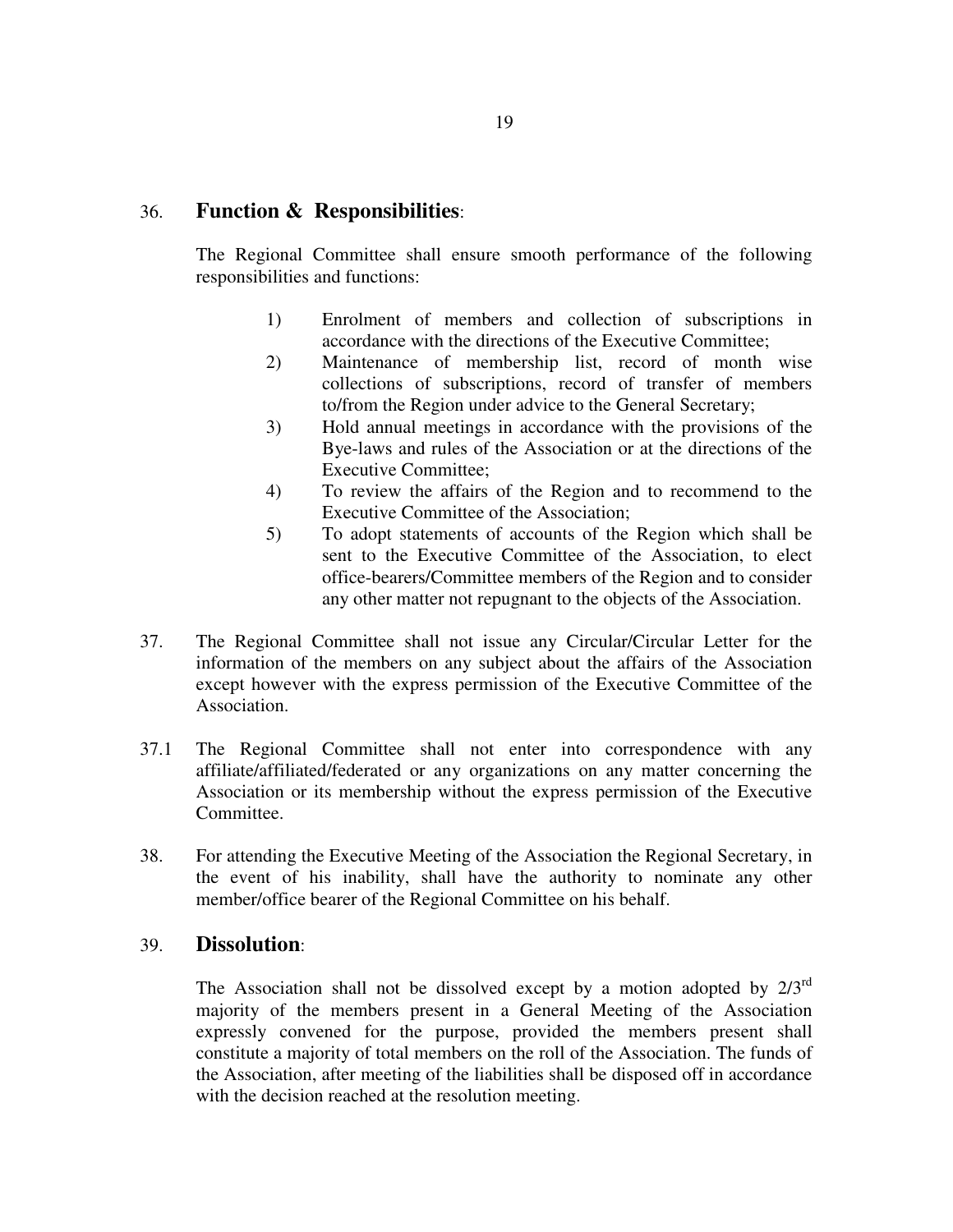40. The Association shall always abide by the code of discipline in industry.

#### 41. **Clause 41: Interpretation and Removal of Ambiguities**:

The Circle Executive Committee may frame rules not repugnant to the objects and provisions of the bye-laws for carrying on the functions of the Association and for all such matters not provided for in these laws. The Executive Committee may issue clarifications for removal of ambiguities and such clarification shall be final.

#### **Clause 42-Dispute**:

Any dispute in regard to the interpretation of these bye-laws, or to any action by any committees/Body/functionary constituted under these bye-laws/rules of any dispute between an office bearer and the Association or between a member and the Association or between any committee or any dispute relating to the conduct of the affairs of the Association shall be submitted to arbitration. For this purpose the Executive Committee shall constitute a panel or Arbitrators and lay down the procedure for reference of dispute(s) for arbitration."

42.1 Subject to the aforesaid provision any dispute between an office bearer of any committee and the Association or vice versa, shall be subject to the territorial jurisdiction of any civil court in which the registered office of the Association is established".

#### **Clause -43 District Committees** :-

For the present there shall be 13 District Committees in the pattern of Government decision. The Executive Committee shall be competent to form any other district as may be necessary for the smooth functioning of the Association subject to ratification by the ensuring Annual General Body Meeting.

#### 43.1 **Functions of the District Committees**:

The function of the district committees shall comprises of :

Keeping contact with the members of the district, Regional Committee, Executive Committee.

#### 43.2 **The Affairs of the District Committees**;

The affairs of the District Committee will be conducted by a Committee consisting of the District President, the District Vice-president, the District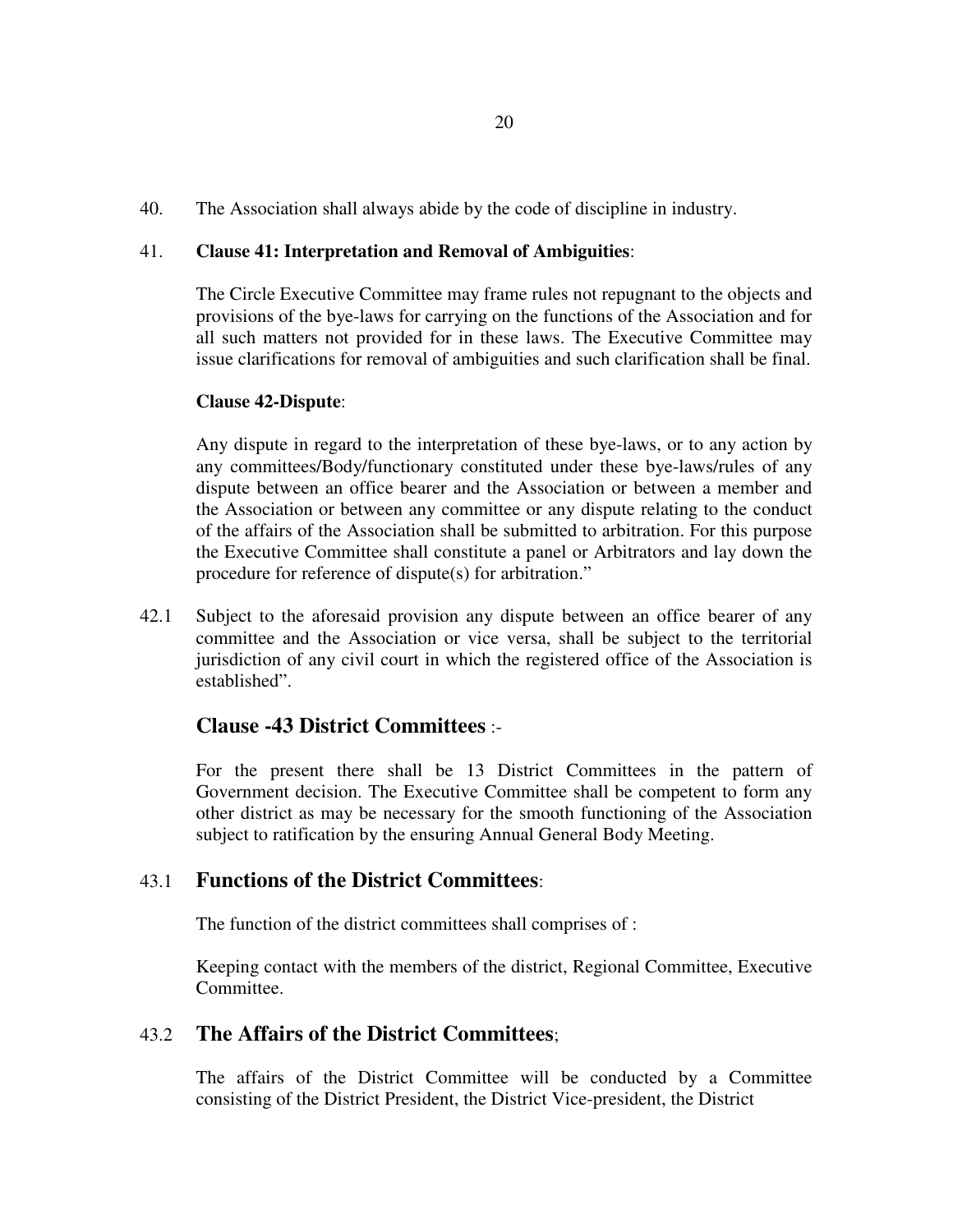Secretary, the District Treasurer and two other members of the district in accordance with the provision of clause-17 and sub-clauses there under. The Annual General Meeting of the district shall be held in the month of January every year. The Executive Committee shall be competent to defer or to advance the date of the Annual General Meeting of the district subject to ratification by the Annual General Meeting of the Association. The Annual General Meeting of the district shall be attended by at least one of the Principal Office-Bearers of the Association or by member of the Executive Committee or by any member of the Association authorized by the Executive Committee to attend the Annual General Meeting of the district.

#### 43.3 **Annual General Body Meeting of the District**:

For convening the Annual General Meeting of the District or the Executive Meeting of the District the notice period applicable to convening of Annual General Body Meeting/Executive Committee meeting of the Association shall be applicable.

#### 43.4 **Funds** :

The District Committee shall cause to be opened an account in the name of the District with a branch of the State Bank of India which shall be operated by the President or the Secretary or the treasurer, any two jointly. Funds required to carry on day-to-day work of committee shall be provided by the executive committee.

#### 44 **Functions and Responsibilities**:

The District Committee shall ensure smooth performance of the following responsibilities and functions:

- (1) Enrolment of members and collection of subscriptions in accordance with the directions of the Executive Committee;
- (2) Maintenance of membership list, record of month wise collections of subscriptions, record of transfer of members to/from the district under advice to the General Secretary.
- (3) Hold annual meetings in accordance with the provisions of the Bye-laws and rules of the Association or at the directions of the Executive Committee.
- (4) To review the affairs of the district and to recommend to the Executive Committee of the Association.
- (5) To adopt statements of accounts of the district which shall be sent to the Executive Committee of the Association to elect office-bearers/committee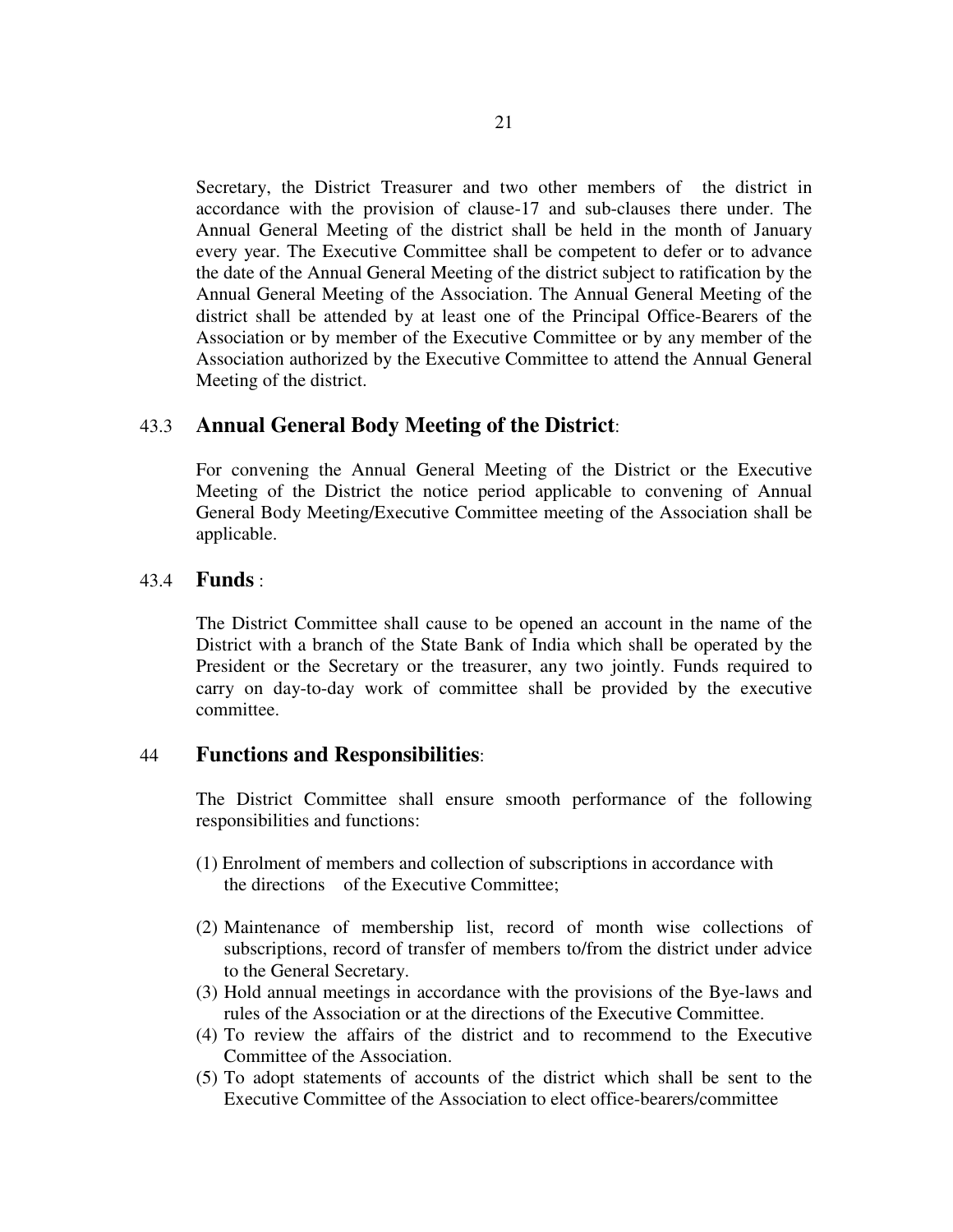members of the district and to consider any other matter not repugnant to the object of the Association:

- (6) The District Committee shall not issue any Circular/Circular Letter for the information of the members on any subject about the affairs of the Association except however with the Express permission of the Executive of the Association.
- (7) The District Committee shall not enter into correspondence with any affiliate/affiliated/federated or any organizations on any matter concerning the Association or its membership without the express permission of the Executive Committee.
- (8) For attending the Regional Executive Meeting of the Association the District Secretary, in the event of his inability shall have the authority to nominate any other member/office bearer of the District Committee on his behalf. Resolved that the following sentence be added to Clause 16 under Heading "Election".

"The term of office of the Executive Committee, Zonal Committees, Regional Committees, District Committees and Unit Committees shall be for a period of 3 years."

"Resolved that with effect from the first January 1982, the clause No.8 under heading subscription be amended".

"Every member shall pay an admission fee of Rs.1/- and an annual subscription of Rs.1200/- in advance or in equal monthly installments on or before the 31<sup>st</sup> December of each year.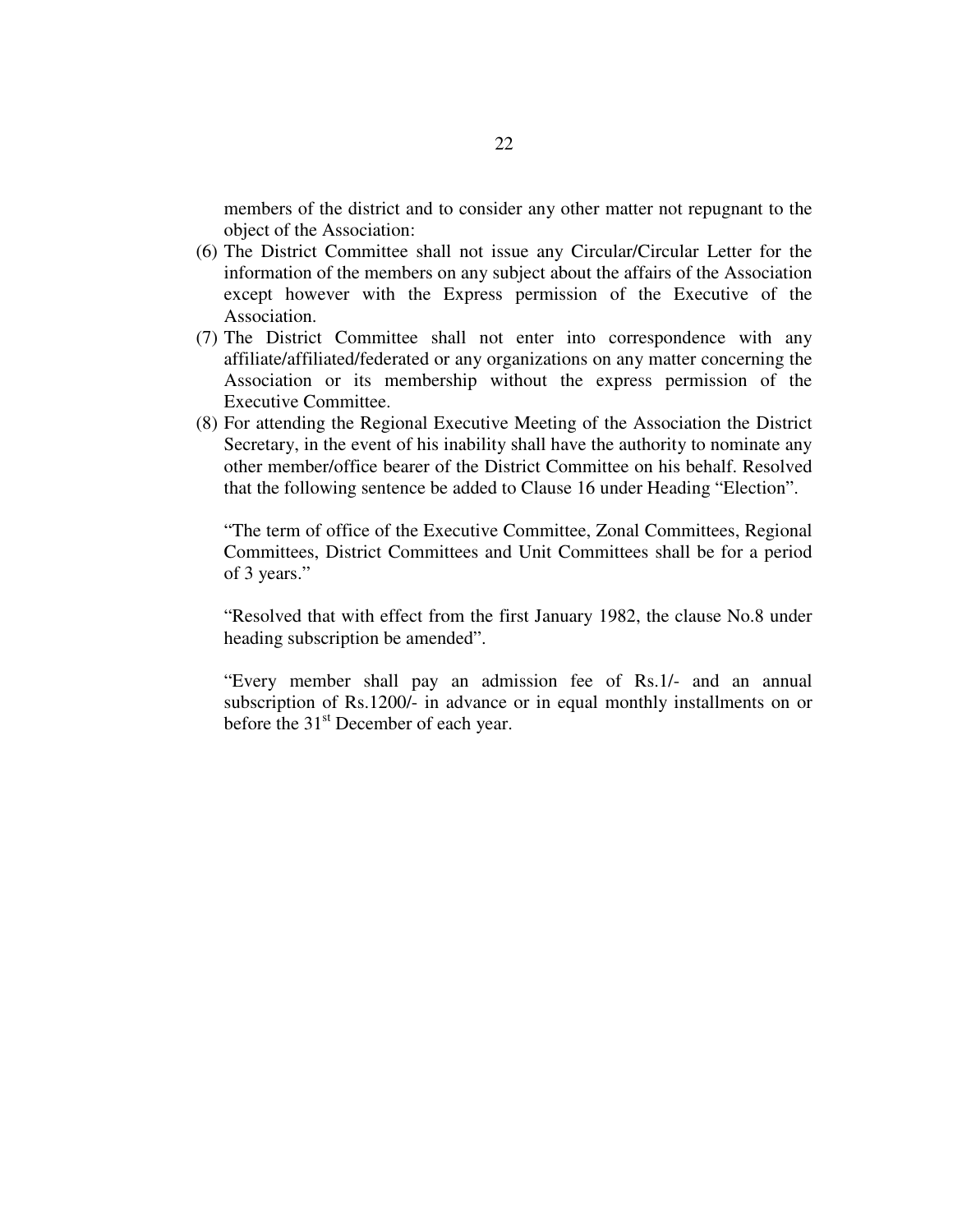#### ANNEXURE-I

#### **NOTIFICATION ANNOUNCING THE ELECTION S.B.I. OFFICERS' ASSOCIATION**.

No…………………….. Place…………………

Date:

#### **Elections-1981**

Pursuant to the Resolution adopted by the Executive Committee at its meeting held on………………..it is notified that the elections to the under noted Committees**.** 

- 1. Executive Committee
- 2. Regional Committee
- 3. District Committee

#### **Schedule**

| a)               |                                                                                |
|------------------|--------------------------------------------------------------------------------|
| b)               |                                                                                |
| $\mathbf{c})$    |                                                                                |
| d)               |                                                                                |
| $\epsilon$ )     | Date for publication of the list of valid-Nominations                          |
| f)               | Last date and time for withdrawal of nominations                               |
| $\mathbf{g}$     |                                                                                |
| h)               | Date for commencement of dispatch of Ballot papers                             |
| $\mathbf{i}$     | Last date by which despatch of Ballot papers should be completed               |
| j)               |                                                                                |
| $\bf k)$         | Last date and time for receipt of Ballot covers from members at the office of  |
|                  |                                                                                |
| $\left( \right)$ |                                                                                |
| m)               |                                                                                |
| n)               |                                                                                |
| 2.               | Attention of the members is invited to the extant provision of the Bye laws in |
|                  | terms of which the Register of Members will be closed on                       |
|                  | All those who wish to enroll themselves should do so before that date.         |
|                  | Members who are in arrear of subscription are requested to clear the same      |

before the closure of the membership register. Voter Lists will be prepared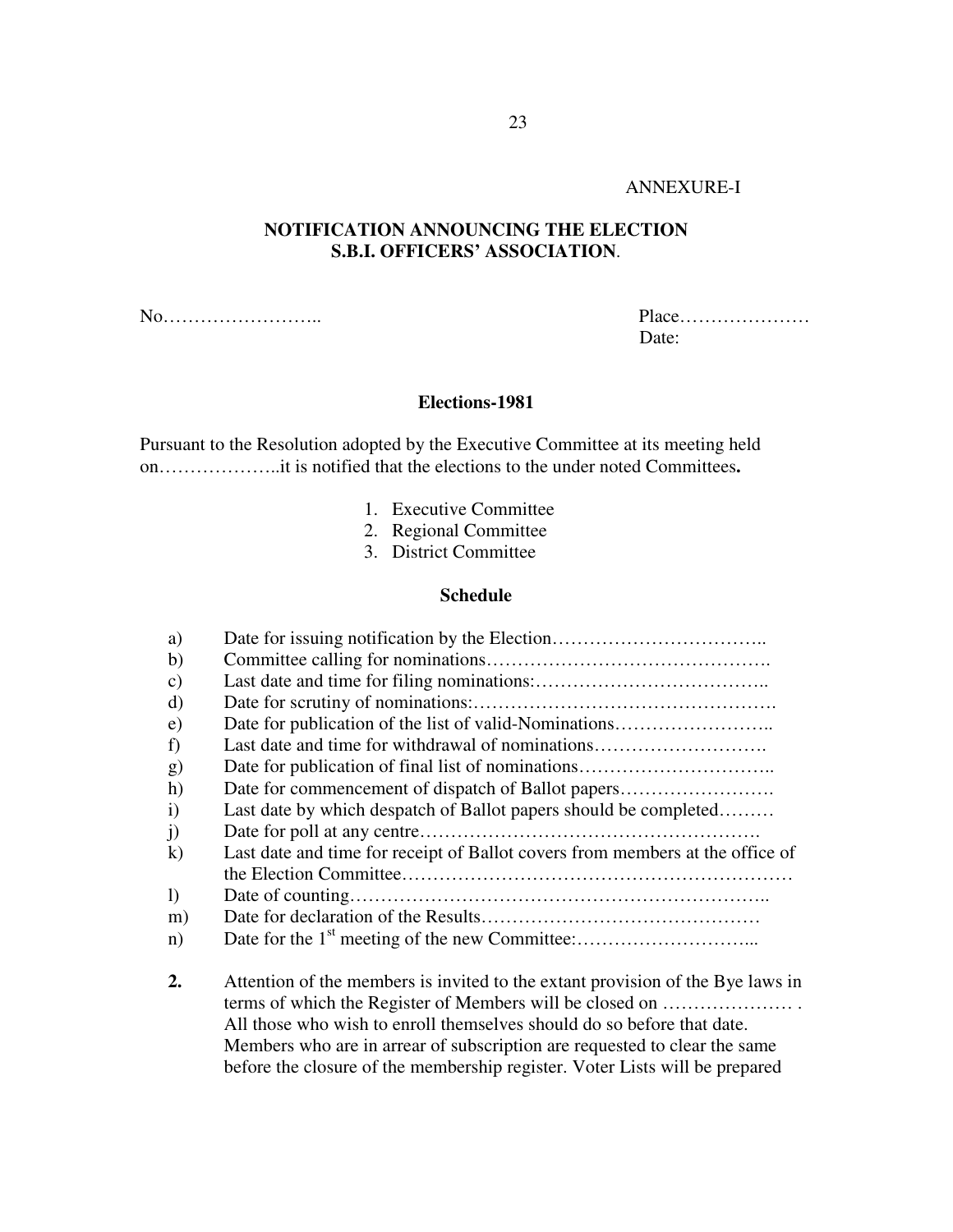- **3.** from the Membership Register and only those who have paid the Subscription up to will be included in the voters list**.**
- 4. The Executive Committee has constituted an Election Committee comprising:

| Name | Address |
|------|---------|
|      |         |
|      |         |
|      |         |

- 5. The Election Committee will shortly issue notice calling for nominations is in accordance with the schedule.
- 6. Notices, Intimations, Ballot papers etc. in connection with the elections, will be sent to the members at the place of their postings as shown in the Staff List issued by the Bank for the Month/quarter ended……………………………. . Any change in the address, should be intimated by the concerned members to the Election Committee.

#### **GENERAL SECRETARY**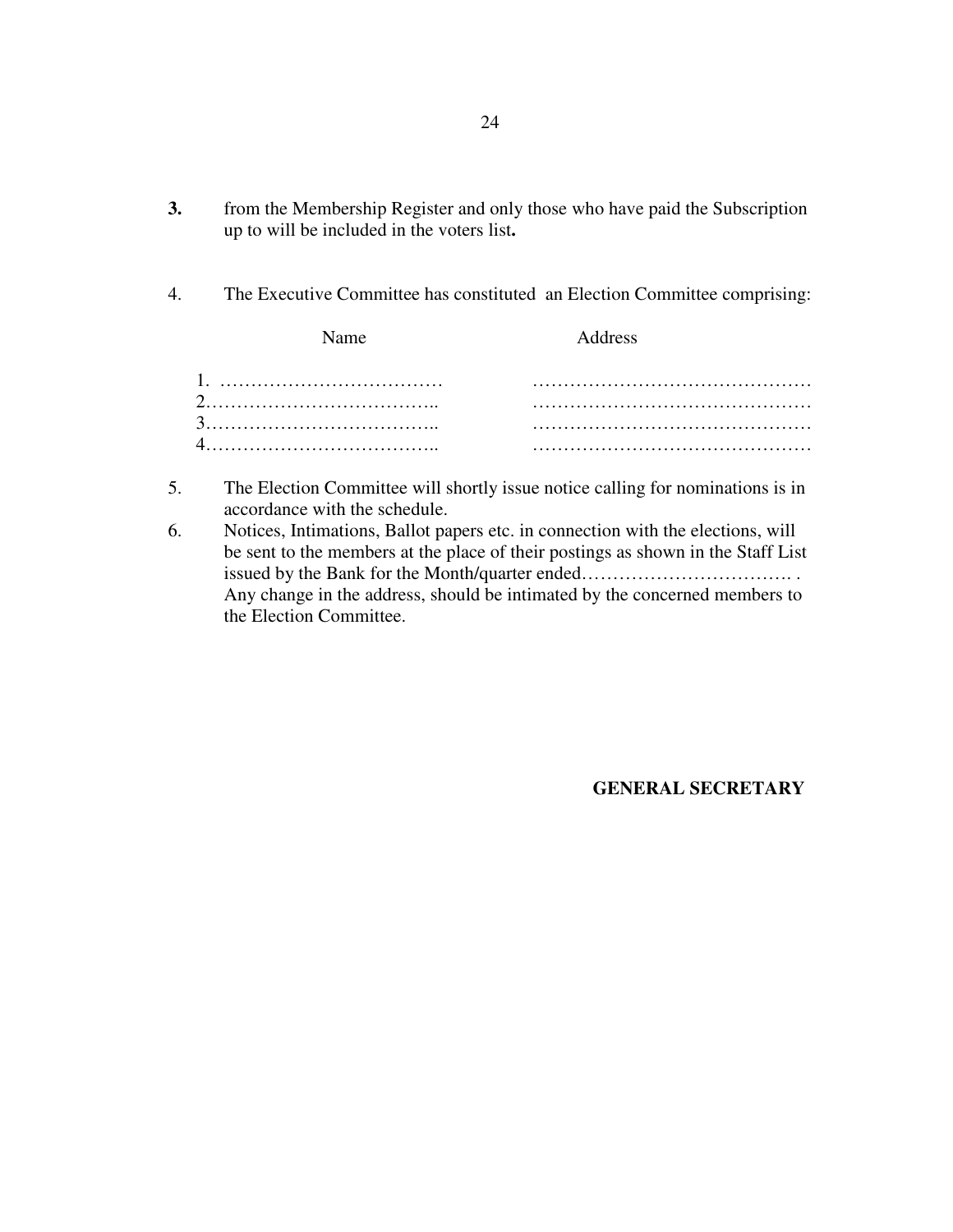**ANNEXURE-II** 

#### **NOTIFICATION CALLING FOR NOMINATION S.B.I OFFICERS' ASSOCIATION, OFFICE OF THE CHAIRMAN, ELECTION COMMITTEE**

**No…………………… Place………………..** 

 **Date:……………….** 

## **N O T I C E**

| Pursuant to the Resolution of the Executive Committee and the Circular               |  |
|--------------------------------------------------------------------------------------|--|
|                                                                                      |  |
| is hereby given that those who wish to contest in the Elections, should file their   |  |
| nominations in the form enclosed in person or by post so as to reach the undersigned |  |
|                                                                                      |  |

 Chairman Election Committee.

ANNEXURE-III

#### FORM OF NOMINATION ELECTIONS 1981 NOMINATION

 I\_\_\_\_\_\_\_\_\_\_\_\_\_\_\_\_\_\_\_\_\_\_\_\_\_\_\_\_\_\_\_\_, member of the S.B.I. Officers' Association\_\_\_\_\_\_\_\_\_\_\_\_\_\_\_\_\_\_\_\_\_\_\_\_ hereby propose the candidature of Shri \_\_\_\_\_\_\_\_\_\_\_\_\_\_\_\_\_\_\_\_\_ member of the said Association(\_\_\_\_\_\_\_\_\_\_\_\_\_\_\_) for the post of the Executive member of the \_\_\_\_\_\_\_\_\_\_\_\_\_\_\_\_\_\_\_\_\_\_\_\_\_\_\_\_\_\_\_\_\_\_\_ . (Specify the name of the committee i.e.)

 (Circle Executive Committee/Cuttack Regional Committee/Sambalpur Regional Committee/Berhampur Regional Committee, if for the district Committee, name the district).

| Signature<br>Name and<br>Address |
|----------------------------------|
|                                  |

Date Place of work Place of work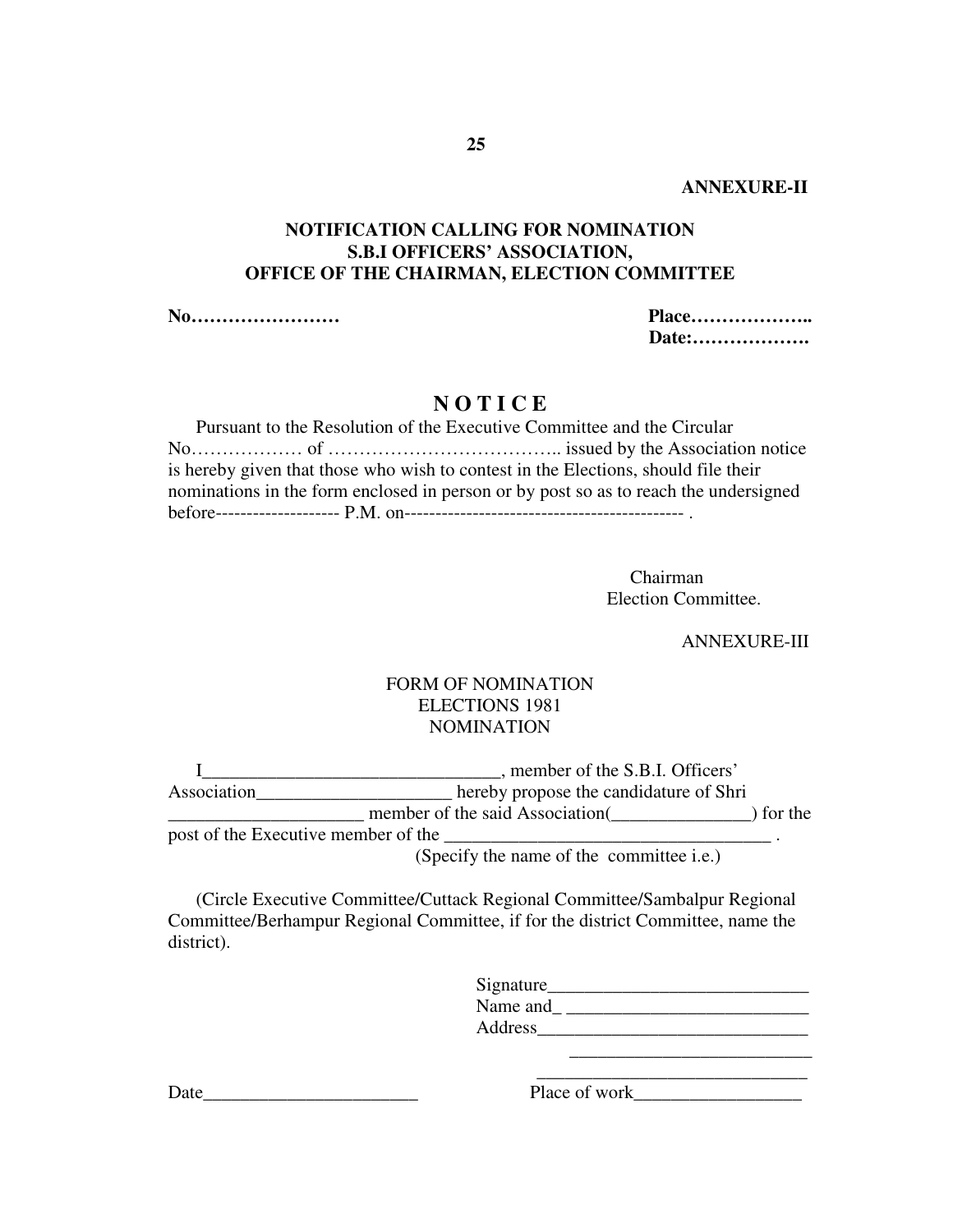## SECONDING

| member of the S.B.I. Officers'                                                                                       |
|----------------------------------------------------------------------------------------------------------------------|
|                                                                                                                      |
|                                                                                                                      |
|                                                                                                                      |
|                                                                                                                      |
| Name and                                                                                                             |
|                                                                                                                      |
| the control of the control of the control of the control of the control of                                           |
| <b>NOMINEE'S CONSENT</b>                                                                                             |
|                                                                                                                      |
|                                                                                                                      |
|                                                                                                                      |
|                                                                                                                      |
| Name and                                                                                                             |
|                                                                                                                      |
| <u> 1989 - Johann John Stone, markin film yn y brening yn y brening yn y brening yn y brening yn y brening y bre</u> |
| Place of Work                                                                                                        |
|                                                                                                                      |
|                                                                                                                      |

Note:- (a) Separate Nomination From should be used for each Committee (b) All particulars should be written in clear and legible handwriting or typed.

\_\_\_\_\_\_\_\_\_\_\_\_\_\_\_\_\_\_\_\_\_\_\_\_\_\_\_\_\_\_\_\_\_\_\_\_\_\_\_\_\_\_\_\_\_\_\_\_\_\_\_\_\_\_\_\_\_\_\_\_\_\_\_\_\_\_\_\_\_\_\_\_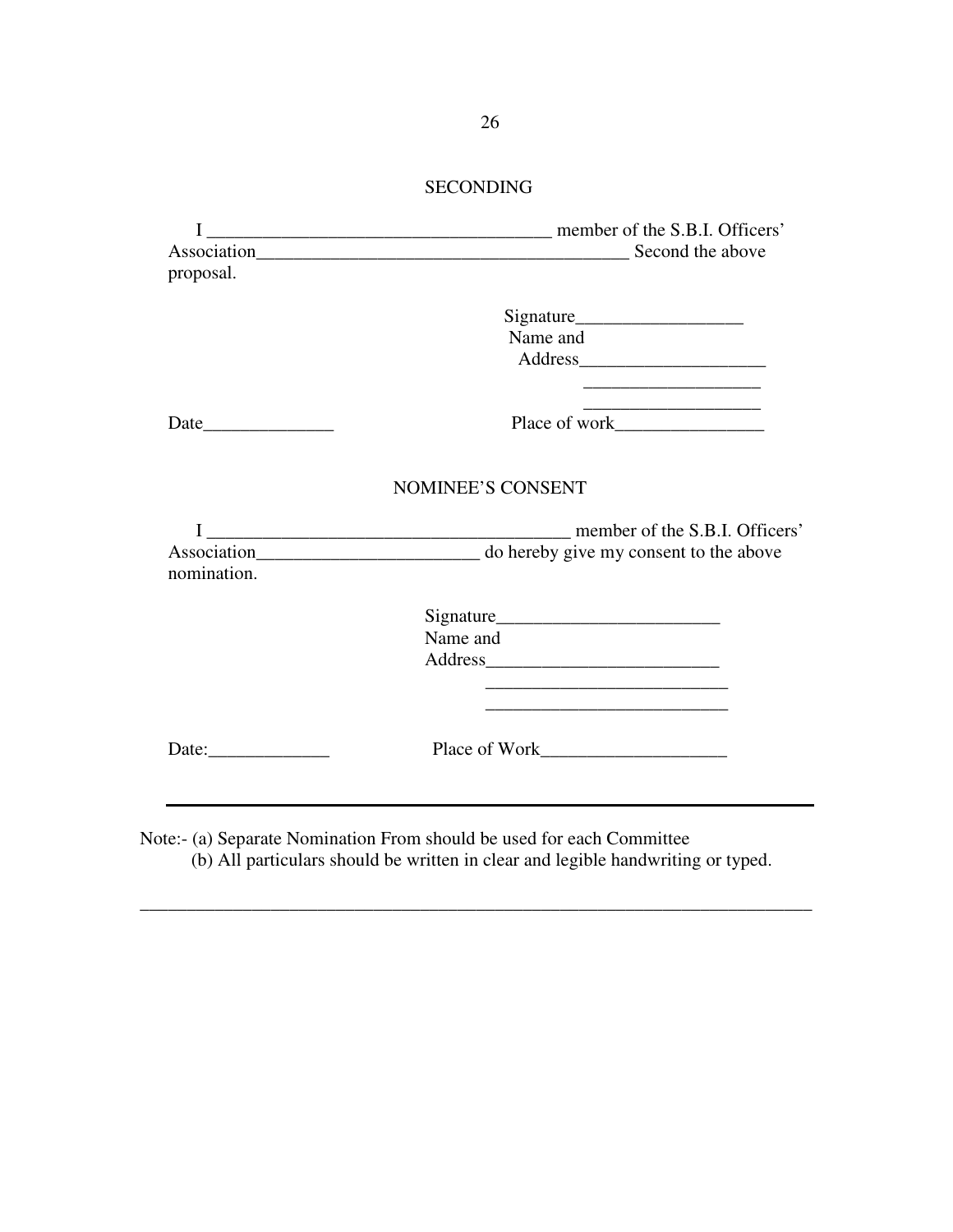ANNEXURE – IV

## **LIST OF NOMINATIONS RECEIVED**

| N <sub>O</sub> | <b>POST</b> | <b>CANDIDATE</b> 1 | <b>PROPOSER</b> | SECONDER | ACCEPTED        | <b>REMARKS</b> | <b>INITIALS</b> |
|----------------|-------------|--------------------|-----------------|----------|-----------------|----------------|-----------------|
|                |             |                    |                 |          | <b>REJECTED</b> |                |                 |
|                |             |                    |                 |          |                 |                |                 |

ANNEXURE-V

# **OUTER COVER (20 cms & 14 cms.)**

REGISTERED

To

(Members name and Address)

From

 Chairman, Election Committee S.B.I. Officers' Association.

\_\_\_\_\_\_\_\_\_\_\_\_\_\_\_\_\_\_\_\_\_\_\_\_\_\_\_\_\_\_

\_\_\_\_\_\_\_\_\_\_\_\_\_\_\_\_\_\_\_\_\_\_\_\_\_\_\_\_\_\_

\_\_\_\_\_\_\_\_\_\_\_\_\_\_\_\_\_\_\_\_\_\_\_\_\_\_\_\_\_\_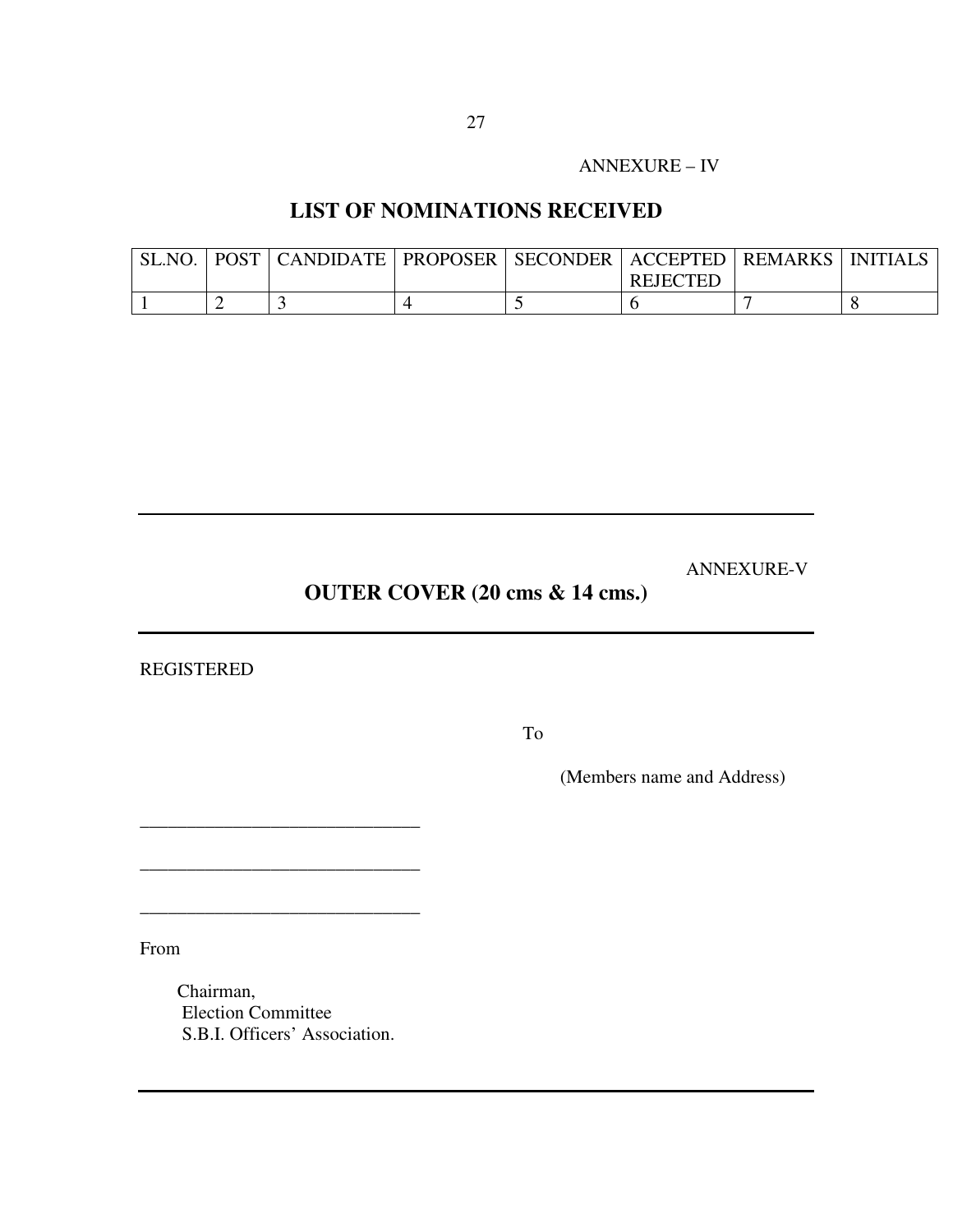#### ANNEXURE IV-B

## **S.B.I. OFFICERS' ASSOCITION OFFICE OF THE CHAIRMAN, ELECTION COMMITTEE**

| N. |  |
|----|--|
|    |  |

## **List of Contesting Candidates**

The following is the final list of contesting Candidates:

**Posts Name of Candidate(s)** 

2. The dispatch of Ballot Papers will commence on \_\_\_\_\_\_\_\_\_\_\_\_\_\_\_\_\_\_\_\_\_\_\_\_\_\_\_\_\_\_\_

3. The Poll will be held at the under mentioned Centers, on the dates mentioned there against:

| Centre: | Date of Poll | Branches/Establishments   Name of the               |  |
|---------|--------------|-----------------------------------------------------|--|
|         |              | which are covered by the $\vert$ Returning Officer. |  |
|         |              | centre.                                             |  |



## **CHAIRMAN ELECTION COMMITTEE**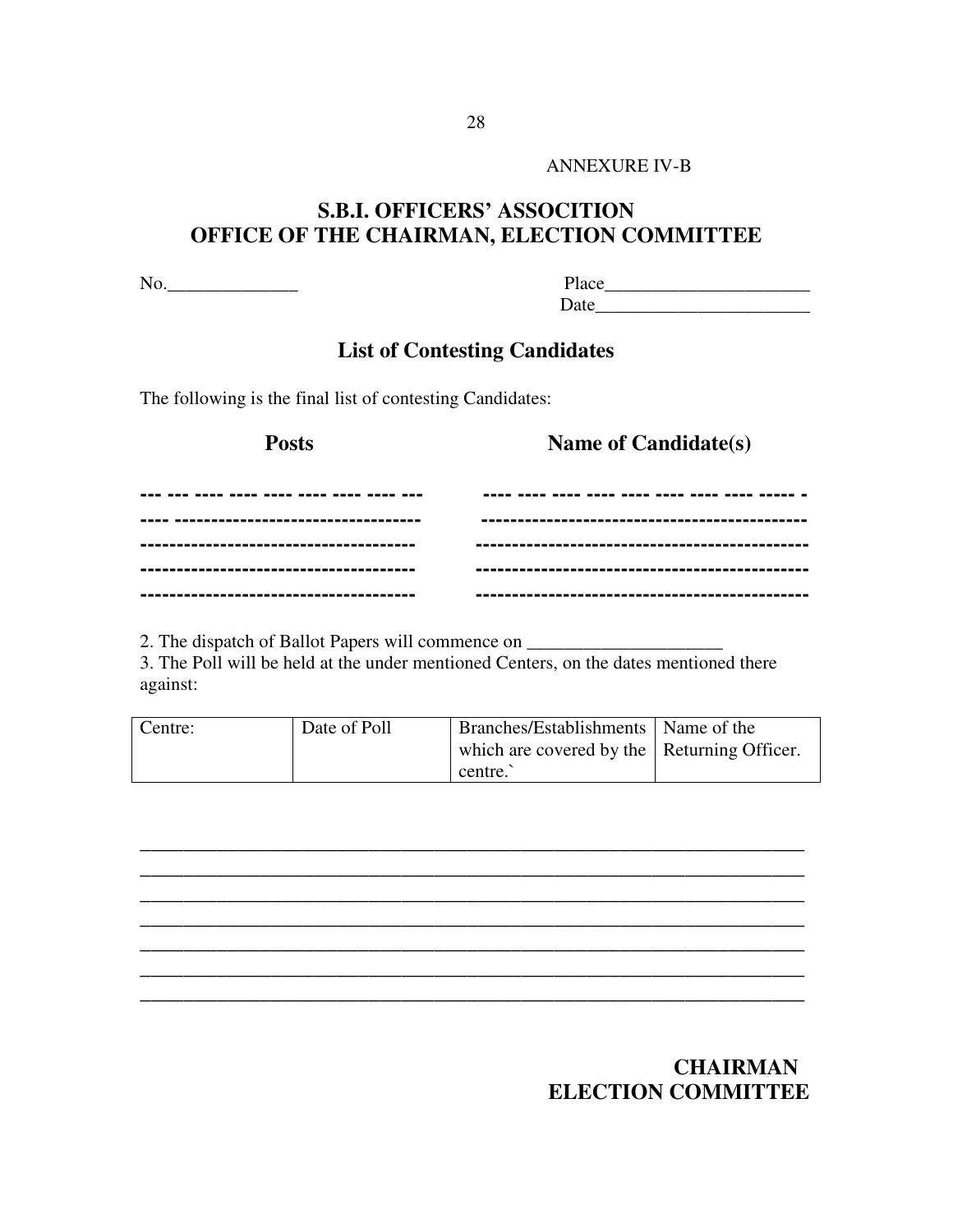ANNEXURE-VI

## **RETURN COVER ( 15 CMS X 12 CMS.)**

 **Postage Stamp.** 

 **To** 

 **Chairman, Election Committee, SBI Officers' Association,** 

 **\_\_\_\_\_\_\_\_\_\_\_\_\_\_\_\_\_\_\_\_\_\_\_\_** 

**From** 

 **\_\_\_\_\_\_\_\_\_\_\_\_\_\_\_\_\_\_\_\_\_\_ (Membership No.\_\_\_\_\_\_\_\_\_\_\_\_\_\_\_\_\_\_\_)** 

 **\_\_\_\_\_\_\_\_\_\_\_\_\_\_\_\_\_\_\_\_\_\_ \_\_\_\_\_\_\_\_\_\_\_\_\_\_\_\_\_\_\_\_\_\_** 

 **ANNEXURE-VII** 

**BALLOT COVER (12 cms. X 8 cms.)** 

**Confidential** 

 **Ballot Paper**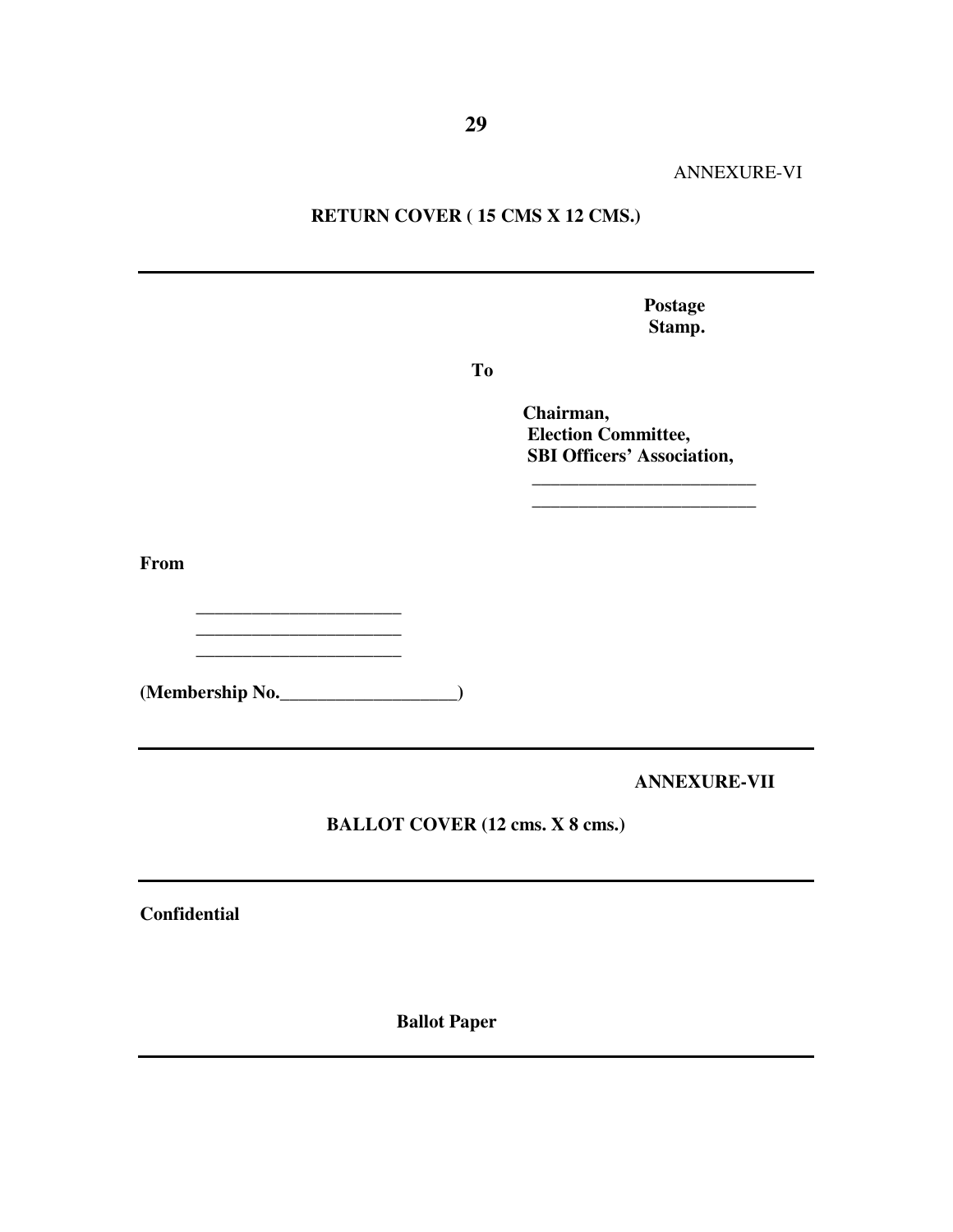**ANNEXURE-VIII** 

## **DECLARATION**

Membership No.\_\_\_\_\_\_\_\_\_\_\_\_\_\_\_\_ Place\_\_\_\_\_\_\_\_\_\_\_\_\_\_\_\_\_

Date\_\_\_\_\_\_\_\_\_\_\_\_\_\_\_\_\_\_

## **ELECTIONS**

I \_\_\_\_\_\_\_\_\_\_\_\_\_\_\_\_\_\_\_\_\_ hereby declare that I am a member of the S.B.I. Officers' Association (\_\_\_\_\_\_\_\_\_\_\_\_\_\_\_\_\_\_\_\_\_ Circle) and am eligible to vote in the Elections.

| Signature     |  |
|---------------|--|
| Name          |  |
| Branch/Office |  |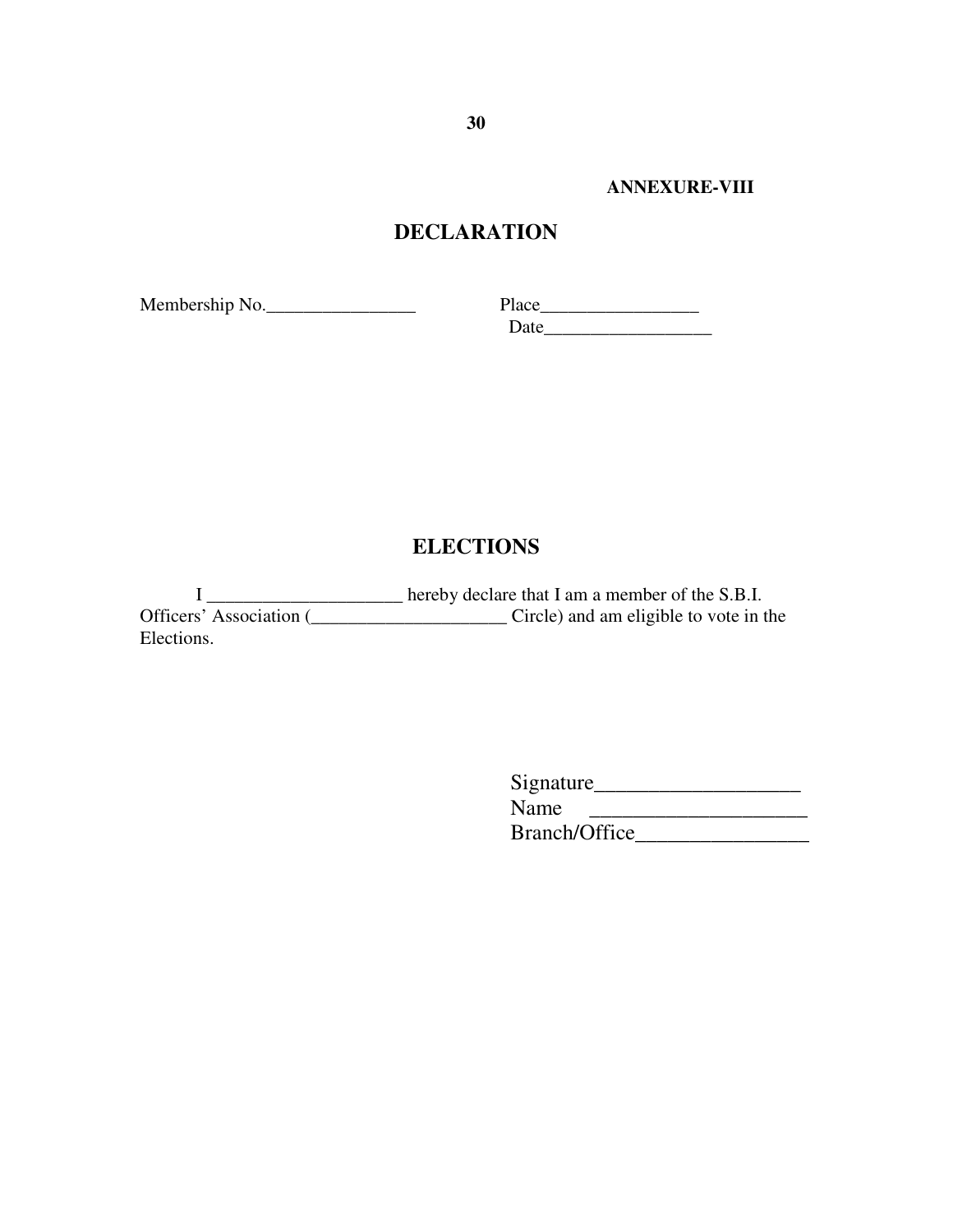## ANNEXURE-IX

## MEMORANDUM OF INSTRUCTIONS

Please read these instructions carefully before marking the Ballot Paper.

- 1. Please check whether you have received the full set of Ballot Papers, Ballot cover and stamped Returned cover.
- 2. Please check whether the Ballot paper bears the authentication of the chairman of the election committee.
- 3. Please sign the Declaration Form.
- 4. Please mark (X) in ink against the name and serial number of the candidate in the cage allotted in whose favour you wish to cast your Votes.
- 5. If you put (X) mark against more number of candidates, than indicated, your vote will become invalid.
- 6. Please write your name and address in the place prescribed.
- 7. After marking the Ballot paper, please place it inside the Ballot Cover and close the Cover. Place the closed Ballot cover and the Declaration form in the Return cover, close it and post it yourself. Do not hand over the cover or the Ballot paper to any body else. Your vote is Confidential.
- 8. Your vote will be rejected, if the declaration form does not accompany the Ballot cover.
- 9. Use only the covers and declaration forms sent by the Election Committee.
- 10. Casting your vote is a very important function in Democracy. Please perform it with due solemnity.

Thank you for your co-operation.

| Place: |  |  |
|--------|--|--|
| Date:  |  |  |

CHAIRMAN ELECTION COMMITTEE.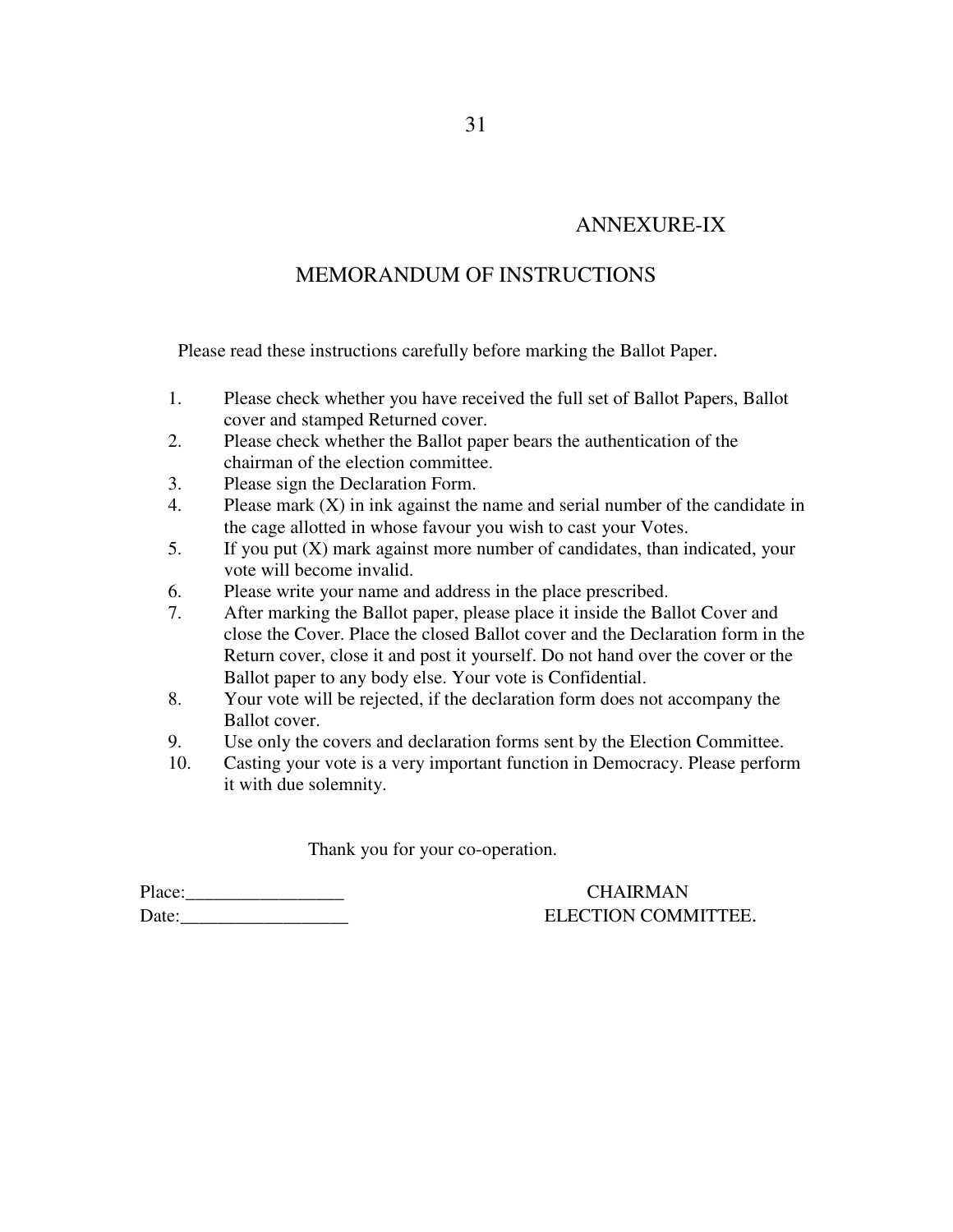## ANNEXURE-X

## **REGISTER OF CHANGES IN ADDRESS**

| DATE OF        | <b>MEMBERSHIP</b> | <b>CHANGED</b> | <b>REMARKS</b>    | <b>INITIALS</b> |
|----------------|-------------------|----------------|-------------------|-----------------|
| <b>RECEIPT</b> | NO.               | <b>ADDRESS</b> | ORAL              |                 |
|                |                   |                | <b>INTIMATION</b> |                 |
|                |                   |                | <b>OR LETTER</b>  |                 |
|                |                   |                |                   |                 |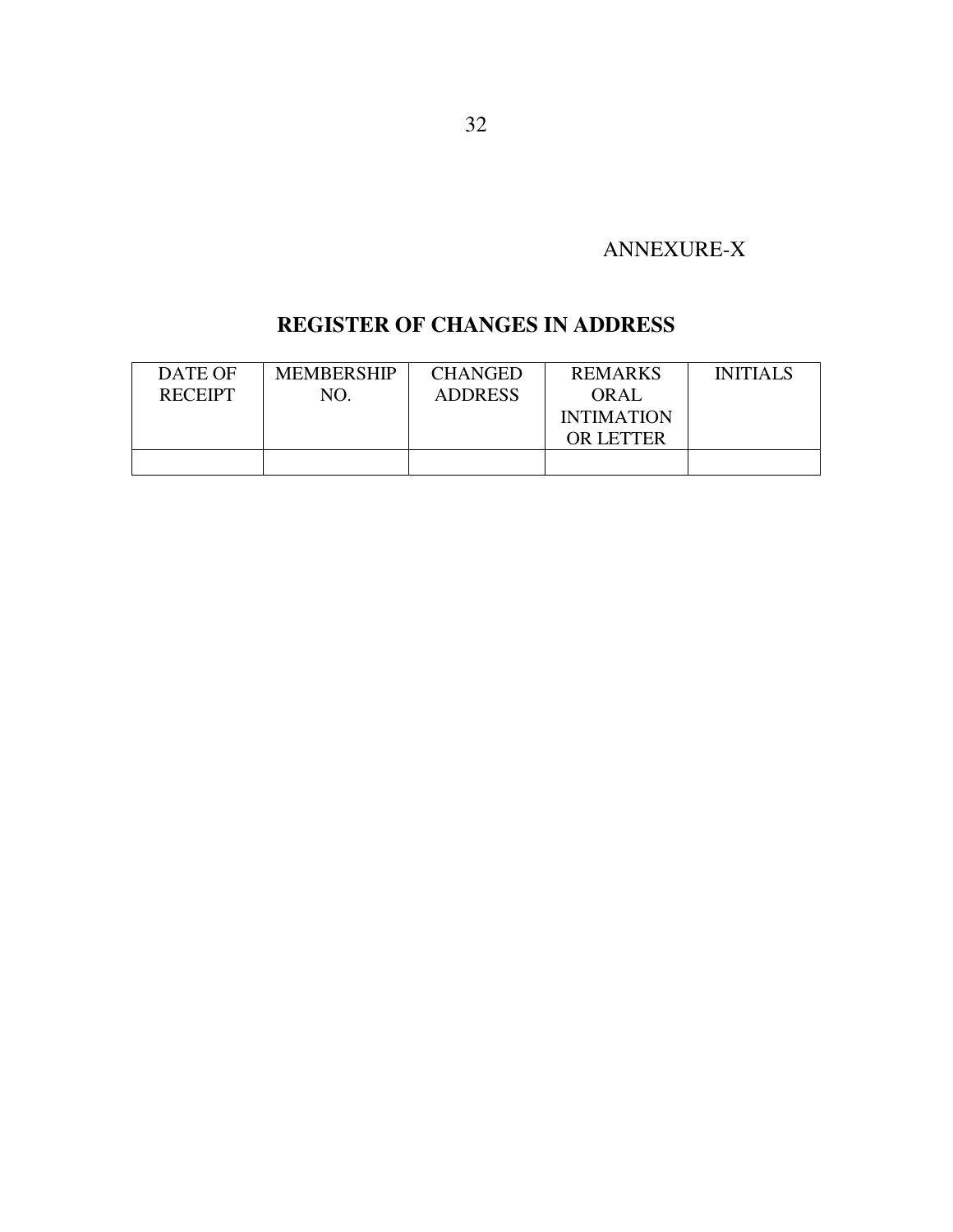## ANNEXURE-XI

## BALLOT PAPERS RECEIVED AND ISSUED REGISTER

| DATE   PARTICULARS   RECEIVED   ISSUED   BALANCE   INITIALS |  |  |
|-------------------------------------------------------------|--|--|
|                                                             |  |  |

| 16.1.81 | Received from<br>Printer                                  | 1,000 |     | 1,000 |
|---------|-----------------------------------------------------------|-------|-----|-------|
| 20.1.81 | Issued for<br>despatch                                    |       | 150 | 850   |
| 21.1.81 | Issued to Sri                                             |       |     |       |
|         | In lieu of<br>Damaged ballot<br>Paper returned<br>By him. |       | 1   | 849   |
| 22.1.81 | <b>Issued to Return</b><br>ing Officer.                   |       | 125 | 724   |
| 22.1.81 | Returned by the<br><b>Returning Officer</b>               | 25    |     | 749   |

## ANNEXURE-XII

## BALLOT COVERS RECEIVED REGISTER

| <b>DATE</b> | NO. OF          | INITIALS | <b>TOTAL</b>    | INITIALS |
|-------------|-----------------|----------|-----------------|----------|
|             | <b>COVERS</b>   |          | <b>RECEIVED</b> |          |
|             | <b>RECEIVED</b> |          |                 |          |